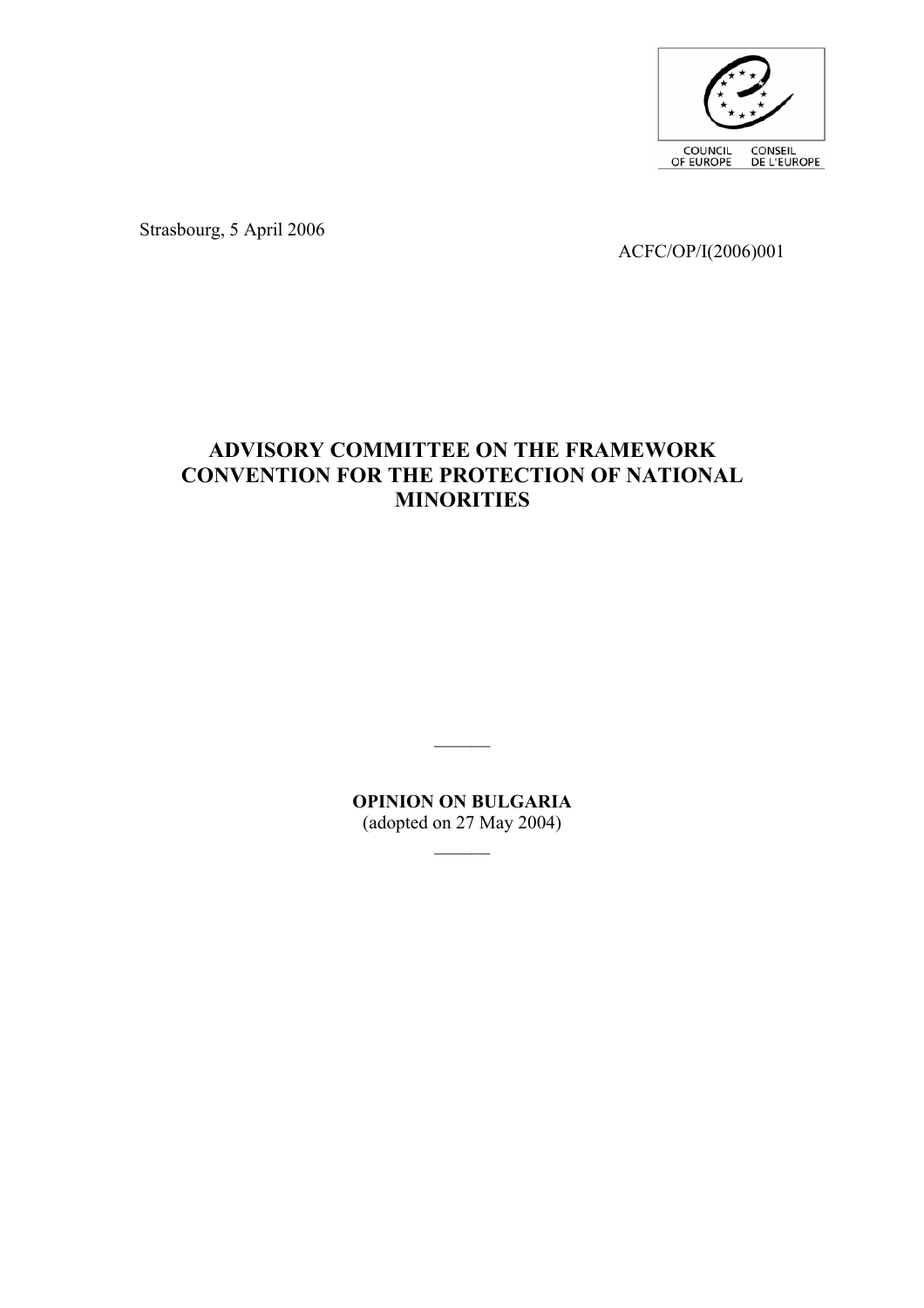### **Table of contents:**

| L                                                            |  |
|--------------------------------------------------------------|--|
| II.                                                          |  |
| Ш                                                            |  |
|                                                              |  |
|                                                              |  |
|                                                              |  |
|                                                              |  |
|                                                              |  |
|                                                              |  |
|                                                              |  |
|                                                              |  |
|                                                              |  |
|                                                              |  |
|                                                              |  |
|                                                              |  |
|                                                              |  |
|                                                              |  |
|                                                              |  |
|                                                              |  |
|                                                              |  |
|                                                              |  |
|                                                              |  |
| MAIN FINDINGS AND COMMENTS OF THE ADVISORY COMMITTEE30<br>IV |  |
|                                                              |  |
|                                                              |  |
|                                                              |  |
|                                                              |  |
|                                                              |  |
|                                                              |  |
|                                                              |  |
|                                                              |  |
|                                                              |  |
|                                                              |  |
|                                                              |  |
|                                                              |  |
| V.                                                           |  |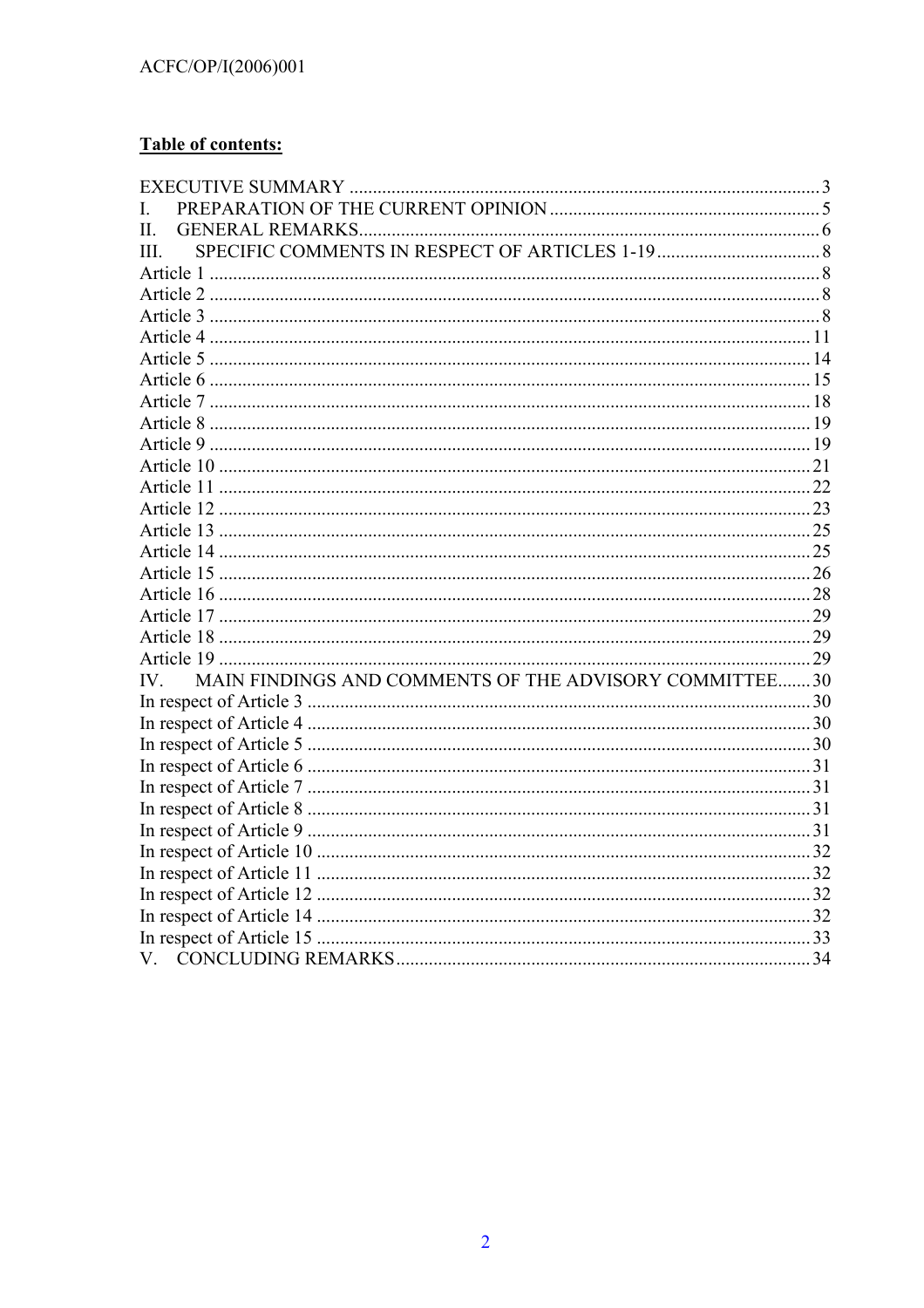#### <span id="page-2-0"></span>**EXECUTIVE SUMMARY**

Following the receipt of Bulgaria's initial State Report on 9 April 2003 (due on 1 September 2000), the Advisory Committee commenced the examination of the State Report at its  $17<sup>th</sup>$ meeting on 20-23 May 2003. The Advisory Committee adopted its opinion on Bulgaria at its  $19<sup>th</sup>$  meeting on 27 May 2004.

The Advisory Committee notes with satisfaction that as a result of the ratification of the Framework Convention, protection of minorities has received increased attention in Bulgaria both from the authorities and from civil society. The Advisory Committee welcomes the recent entry into force of a law on protection against discrimination, and encourages the authorities to ensure its effective application.

At the same time, shortcomings remain and additional efforts are still required to implement the Framework Convention effectively and to valorise the ethnic and cultural diversity which characterises Bulgarian society. Given the existence of groups such as the Macedonians and the Pomaks who claim a distinct ethnic identity and have expressed interest in receiving the protection of the Framework Convention, the authorities are encouraged to re-examine the personal scope of application of the Framework Convention in consultation with those concerned.

More resolute action is necessary for promoting a social climate more conducive to intercultural dialogue, and for combating the outbreaks of intolerance towards certain groups which continue to be recorded. Despite the authorities' efforts over the last few years, Roma continue to be confronted with discrimination and social exclusion, and are set apart from the population at large by substantial socio-economic differences. The difficulties encountered by the Roma are most evident in areas such as employment, housing and health, as well as in education. In this context, the priorities to be addressed are the isolation of Roma children, poor school attendance and drop-out rates, increasing illiteracy amongst the Roma and the persistence of cases of unwarranted placement of Roma children in schools for the mentally disabled.

Special attention should also be paid to the participation of persons belonging to minorities, including persons belonging to less numerically significant groups, in Bulgarian public life. Likewise, additional measures are necessary in order to promote these persons' access to and presence in the media.

The authorities should furthermore ensure that the relevant constitutional and legislative provisions and the corresponding practice contribute to full observance of the right of persons belonging to minorities to freedom of peaceful assembly and freedom of association.

The implementation of the Framework Convention remains problematic as regards use of the languages of persons belonging to minorities, whether in dealings with the administrative authorities or in criminal procedure, and also where topographical indications are concerned. Additional efforts are called for in the legislative sphere and at the practical level to remedy the inadequacies noted in these fields.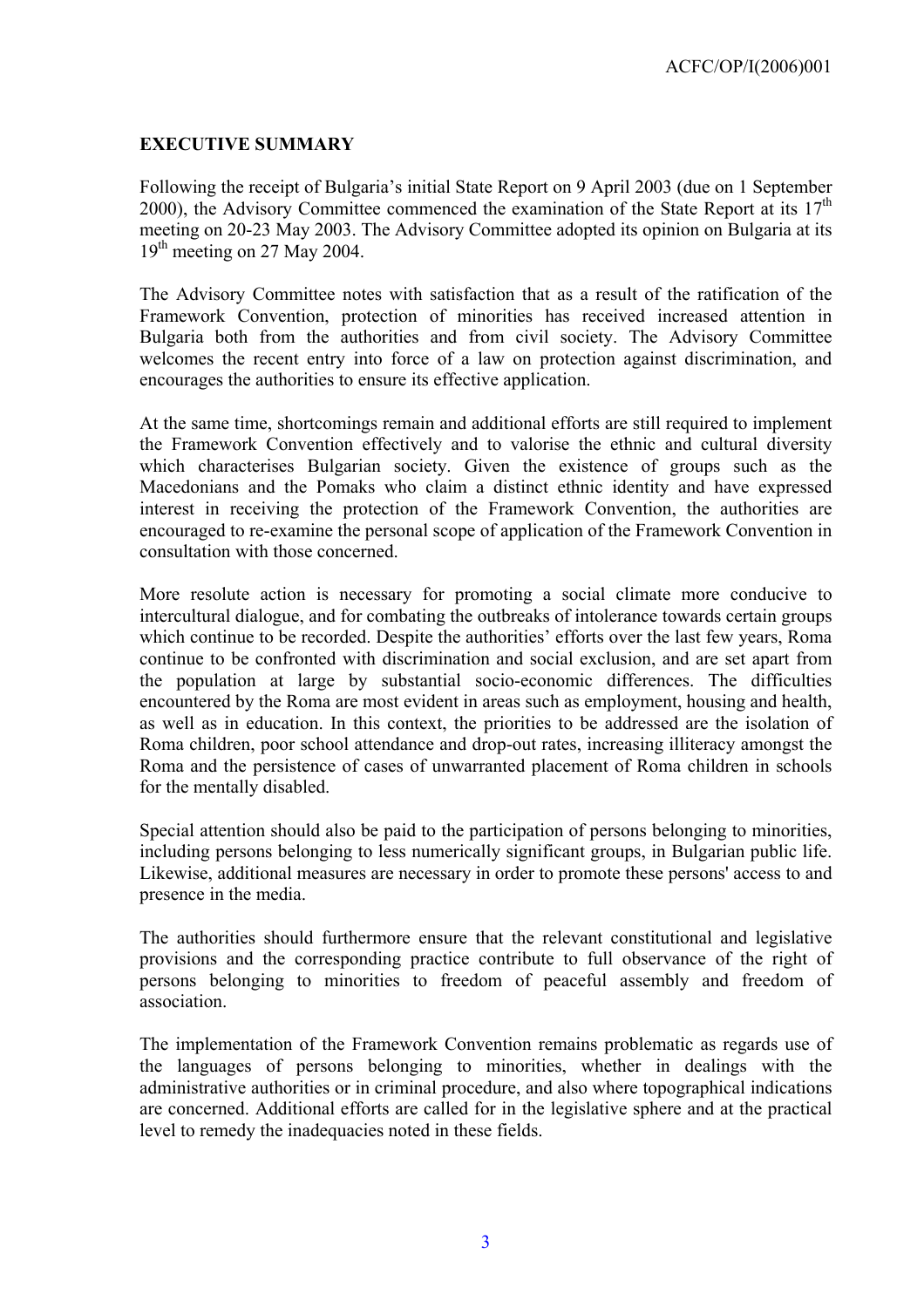#### ACFC/OP/I(2006)001

In education, notwithstanding certain recent positive developments, teaching of the languages of persons belonging to minorities within the compulsory curriculum remains limited, and their use as languages of instruction is virtually non-existent. A firmer commitment by the State is essential to promote knowledge of the culture and identity of minorities and foster intercultural dialogue and tolerance through education.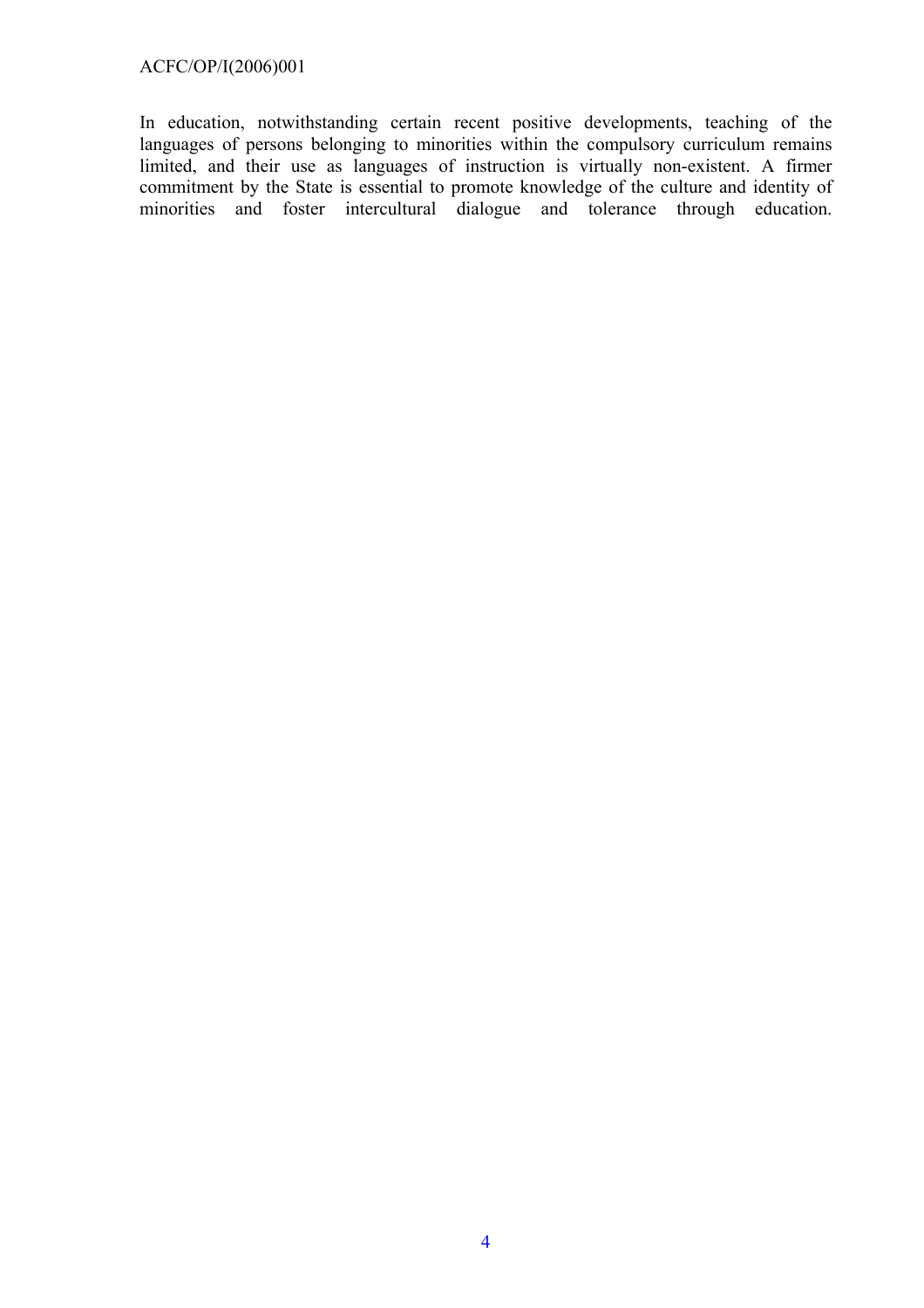#### <span id="page-4-0"></span>**I. PREPARATION OF THE CURRENT OPINION**

1. The initial state Report of Bulgaria (hereinafter: the State Report), due on 1 September 2000, was received on 9 April 2003. The Advisory Committee commenced the examination of the State Report at its  $17<sup>th</sup>$  meeting, on 20-23 May 2003.

2. In the context of this examination, the Advisory Committee identified a number of points on which it wished to obtain fuller information. A questionnaire was therefore sent to the Bulgarian authorities on 8 July 2003. The Bulgarian Government's reply to this questionnaire was received on 5 November 2003.

3. In preparing this opinion, the Advisory Committee also consulted a wide range of written material from various Council of Europe bodies, other international organisations, NGOs and other independent sources.

4. The Advisory Committee subsequently adopted this opinion at its  $19<sup>th</sup>$  meeting on 27 May 2004 and decided to transmit it to the Committee of Ministers<sup>[1](#page-4-1)</sup>.

5. The present opinion is submitted pursuant to Article 26 (1) of the Framework Convention, according to which, in evaluating the adequacy of the measures taken by the Parties to give effect to the principles of the Framework Convention, "the Committee of Ministers shall be assisted by an advisory committee", as well as pursuant to Rule 23 of Resolution (97) 10 of the Committee of Ministers, according to which the "Advisory Committee shall consider the state reports and shall transmit its opinion to the Committee of Ministers".

 $\overline{a}$ 

<span id="page-4-1"></span><sup>&</sup>lt;sup>1</sup> The Advisory Committee decided, at its  $12<sup>th</sup>$  meeting on 30 November 2001, to introduce certain changes to the structure of its opinions. It decided to discontinue the practice of submitting a "Proposal for conclusions and recommendations by the Committee of Ministers" (Section V of the earlier opinions) and to introduce a new Section IV, entitled "Main findings and comments of the Advisory Committee". The Advisory Committee also decided to submit its "Concluding remarks" in Section V instead of Section IV. These changes are effective as from 30 November 2001 and they apply to all subsequent opinions adopted in the first monitoring cycle. These changes have been made in the light of the first country-specific decisions on the implementation of the Framework Convention adopted by the Committee of Ministers in October 2001.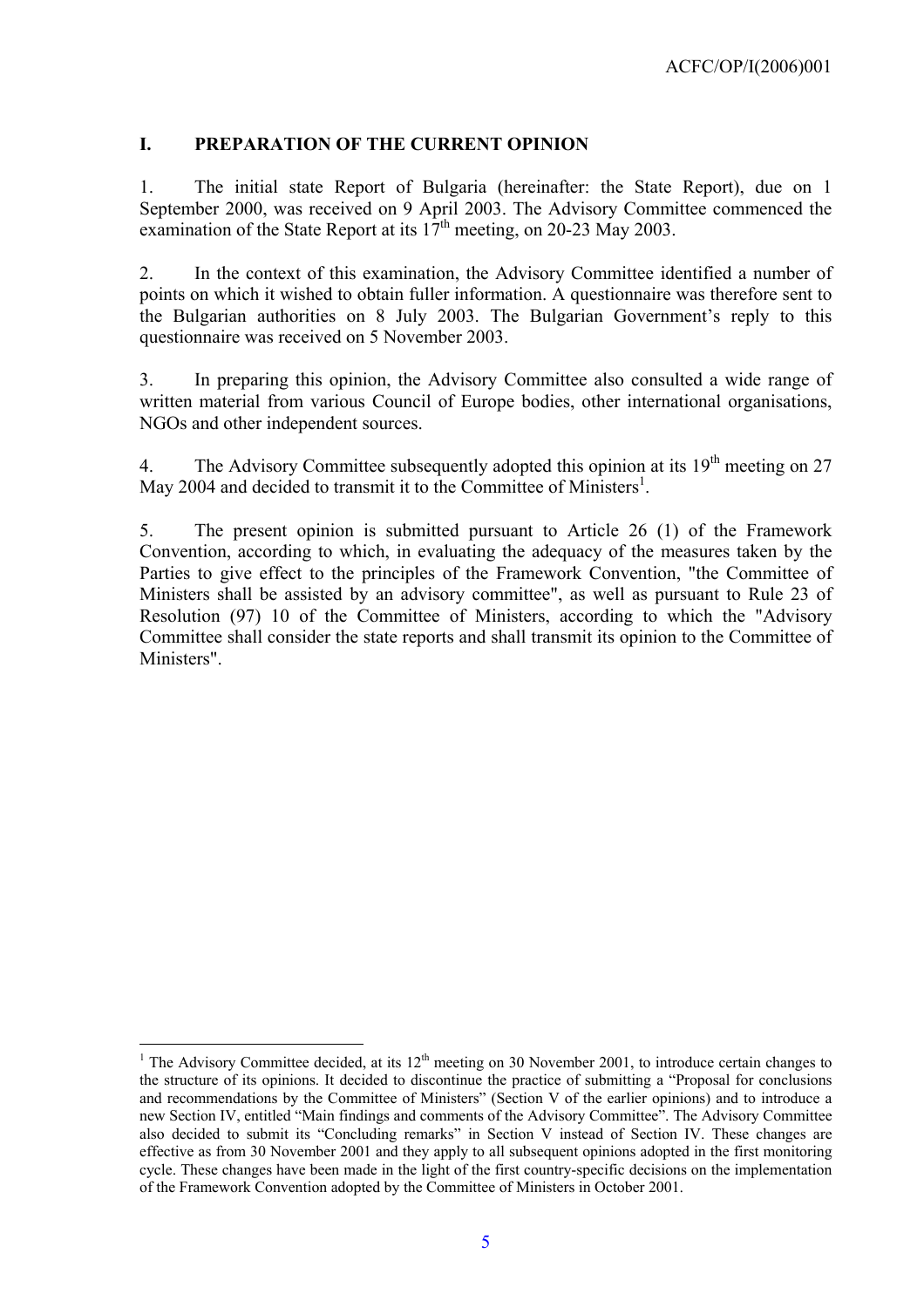### <span id="page-5-0"></span>**II. GENERAL REMARKS**

6. The Advisory Committee regrets that it did not receive the State Report until 30 months after the due date for its transmission by the Bulgarian authorities, and that this has consequently delayed the monitoring of the Framework Convention in respect of Bulgaria. The State Report provides general information on the legislative and institutional framework which exists in Bulgaria for the protection of persons belonging to minorities, and on a significant number of projects and programmes aimed at improving their situation. At the same time, the Advisory Committee notes the limited nature of the information given to it with regard to the relevant practice. The Advisory Committee nevertheless appreciates that the State Report acknowledges a number of shortcomings relating to the implementation of the Framework Convention by Bulgaria, and the inclusion, in a brief chapter, of the minorities' stated expectations in this regard.

7. The Advisory Committee obtained a fuller picture of the situation from the Government's written reply to a questionnaire by the Advisory Committee and from the above-mentioned visit to Bulgaria. The additional information supplied by the government and received from other sources, in particular the representatives of the minorities, proved valuable especially as concerns the implementation of the relevant norms in practice. The Advisory Committee considers that the meetings held during the visit afforded an excellent opportunity to open a direct dialogue with the representatives of various information sources. The meetings took place not only in Sofia but also in Plovdiv and Assenovgrad. The Advisory Committee recognises the co-operative spirit shown by the Bulgarian authorities in the process leading to the adoption of the present opinion.

8. The Advisory Committee notes that during the process that resulted in the drafting of the State Report, the authorities arranged consultations with the representatives of the minorities and with those of independent bodies involved in the protection of human rights. However, it appears that these consultations did not extend to all of the groups concerned, and the dialogue with organisations active at the local or regional level was limited. The Advisory Committee urges the Bulgarian authorities to conduct future consultations of this kind more extensively and in greater depth. It notes moreover that several very comprehensive alternative reports on the implementation of the Framework Convention have been transmitted to it since 1999, demonstrating a recent increase in interest by the Bulgarian civil society in matters concerning the protection of minorities and especially Bulgaria's compliance with the international undertakings which it has accepted in this field.

9. In general, the Advisory Committee encourages the Bulgarian authorities to take further measures to improve awareness of the Framework Convention, its explanatory report, and the rules concerning its monitoring at the international level, including through publication and dissemination of the State Report and other relevant documents.

10. In the following part of the opinion, it is stated in respect of certain provisions that, based on the information currently at its disposal, the Advisory Committee considers that implementation of the article at issue does not give rise to any specific observations. The Advisory Committee wishes to make clear that this statement is not to be understood as signalling that adequate measures have now been taken and that efforts in this respect may be diminished or even halted. Indeed, the Advisory Committee considers that the nature of the obligations of the Framework Convention requires a sustained and continued effort by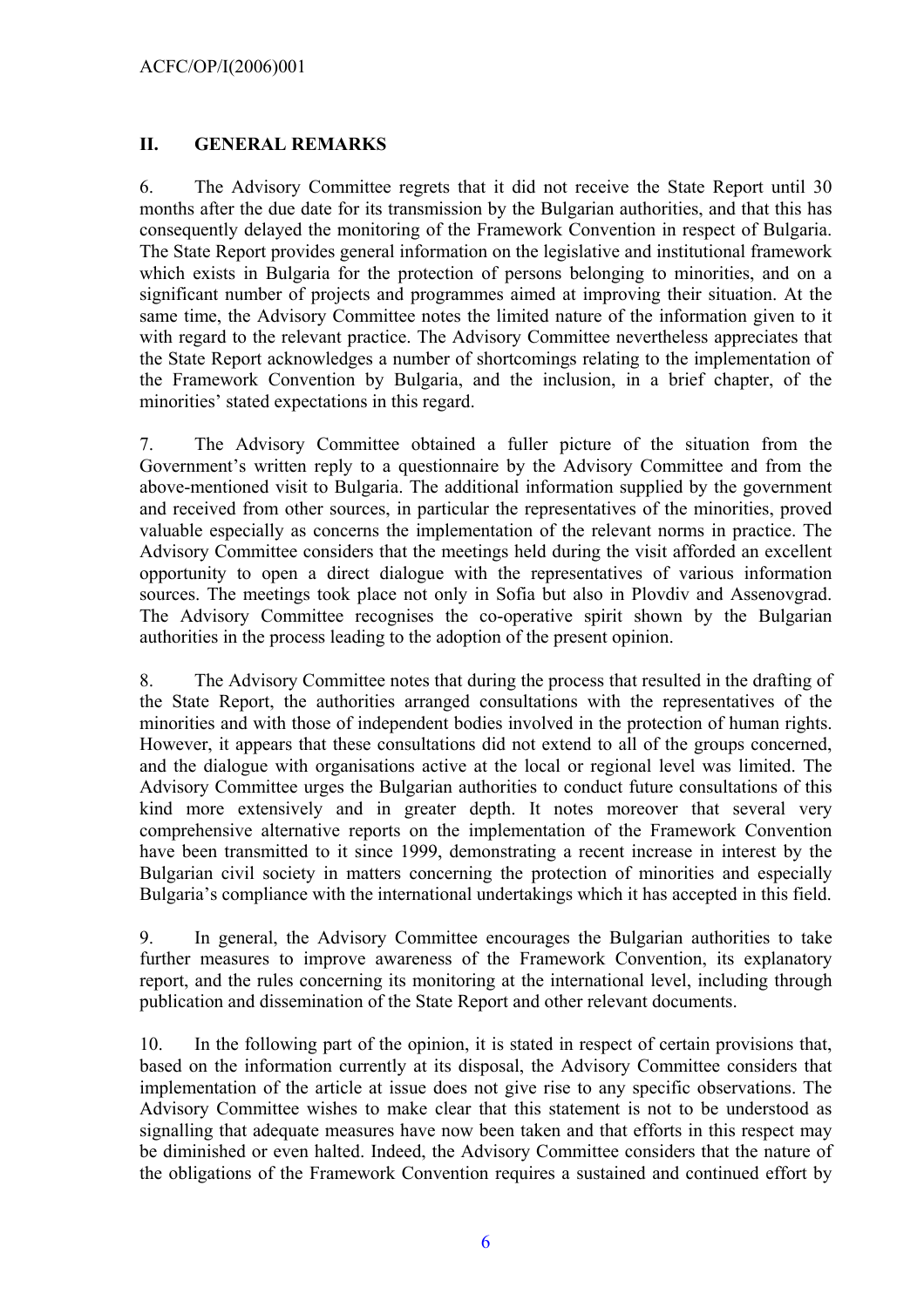the authorities to respect the principles and achieve the goals of the Framework Convention. Furthermore, a certain state of affairs may be considered acceptable at this stage but that need not necessarily be so in further cycles of monitoring. Finally, it may be the case that issues that appear at this stage to be of relatively minor concern, prove over time to have been underestimated.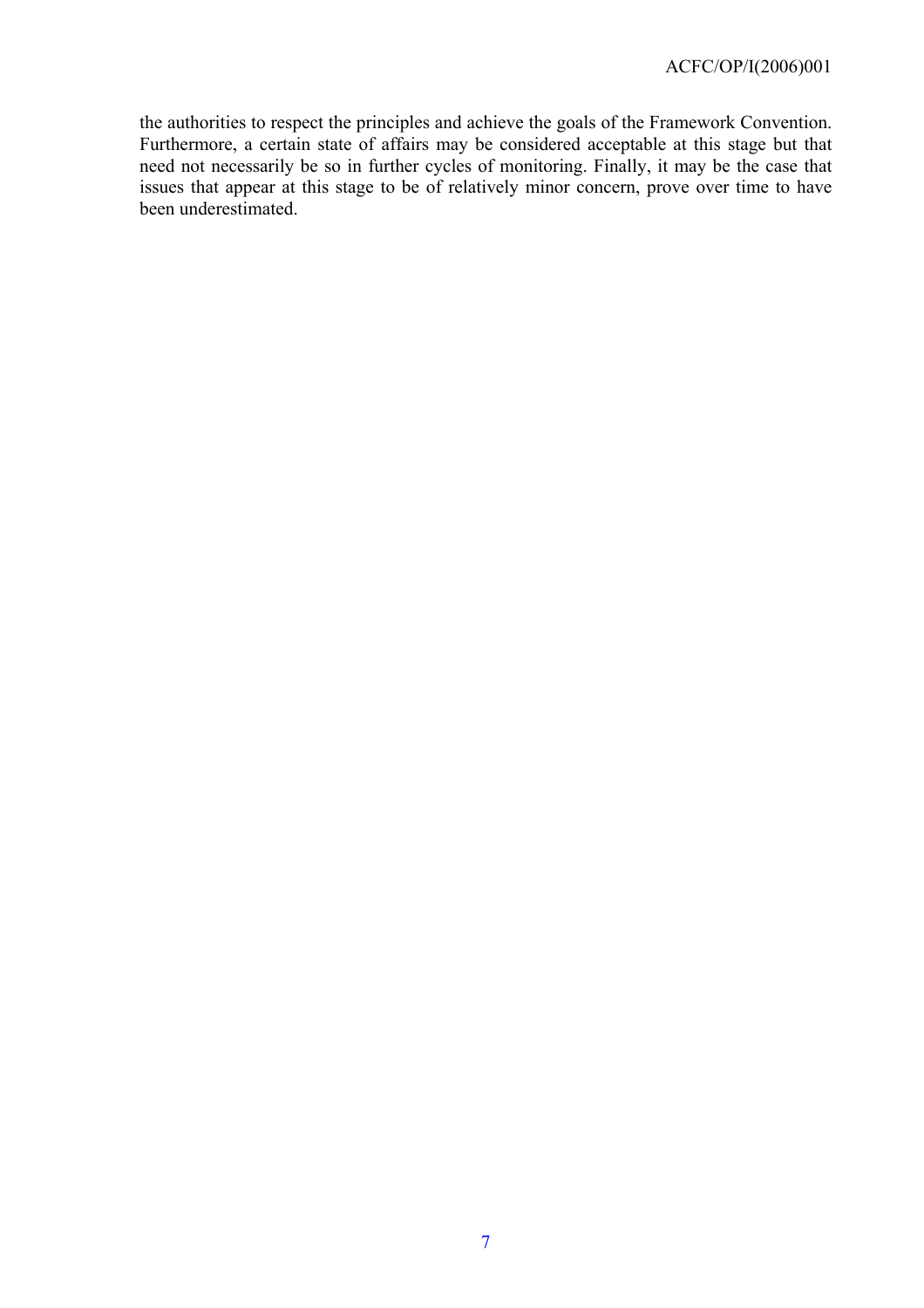### <span id="page-7-0"></span>**III. SPECIFIC COMMENTS IN RESPECT OF ARTICLES 1-19**

### **Article 1**

11. The Advisory Committee notes that Bulgaria has ratified a wide range of relevant international instruments. Based on the information currently at its disposal, the Advisory Committee considers that the implementation of this article does not give rise to any further observations.

# **Article 2**

12. Based on the information currently at its disposal, the Advisory Committee considers that the implementation of this article does not give rise to any further observations.

# **Article 3**

13. The Advisory Committee underlines that in the absence of a definition in the Framework Convention itself, the Parties must examine the personal scope of application to be given to the Framework Convention within their country. The position of the Bulgarian Government is therefore deemed to be the outcome of this examination.

14. Whereas the Advisory Committee notes on the one hand that Parties have a margin of appreciation in this respect in order to take the specific circumstances prevailing in their country into account, it notes on the other hand that this must be exercised in accordance with general principles of international law and the fundamental principles set out in Article 3 of the Framework Convention. In particular, it stresses that the implementation of the Framework Convention should not be a source of arbitrary or unjustified distinctions.

15. For this reason the Advisory Committee considers that it is part of its duty to examine the personal scope given to the implementation of the Framework Convention in order to verify that no arbitrary or unjustified distinctions have been made. Furthermore, it considers that it must verify the proper application of the fundamental principles set out in Article 3 of the Framework Convention.

16. The Advisory Committee notes that the expression "national minority" has no legal definition in Bulgaria, which does not have legislation specifically dealing with the protection of minorities. The Bulgarian Constitution, furthermore, does not mention the existence of national minorities in Bulgaria. Nonetheless, Article 54.1 of the Bulgarian Constitution provides that "Everyone shall have the right to avail himself of the national and universal human cultural values and to develop his own culture in accordance with his ethnic self-identification, which shall be recognised and guaranteed by the law".

17. The Advisory Committee notes that the declaration<sup>[2](#page-7-1)</sup> made by Bulgaria when

<span id="page-7-1"></span><sup>&</sup>lt;sup>2</sup> "Confirming its adherence to the values of the Council of Europe and the desire for the integration of Bulgaria into the European structures, committed to the policy of protection of human rights and tolerance to persons belonging to minorities, and their full integration into Bulgarian society, the National Assembly of the Republic of Bulgaria declares that the ratification and implementation of the Framework Convention for the Protection of National Minorities do not imply any right to engage in any activity violating the territorial integrity and sovereignty of the unitary Bulgarian State, its internal and international security."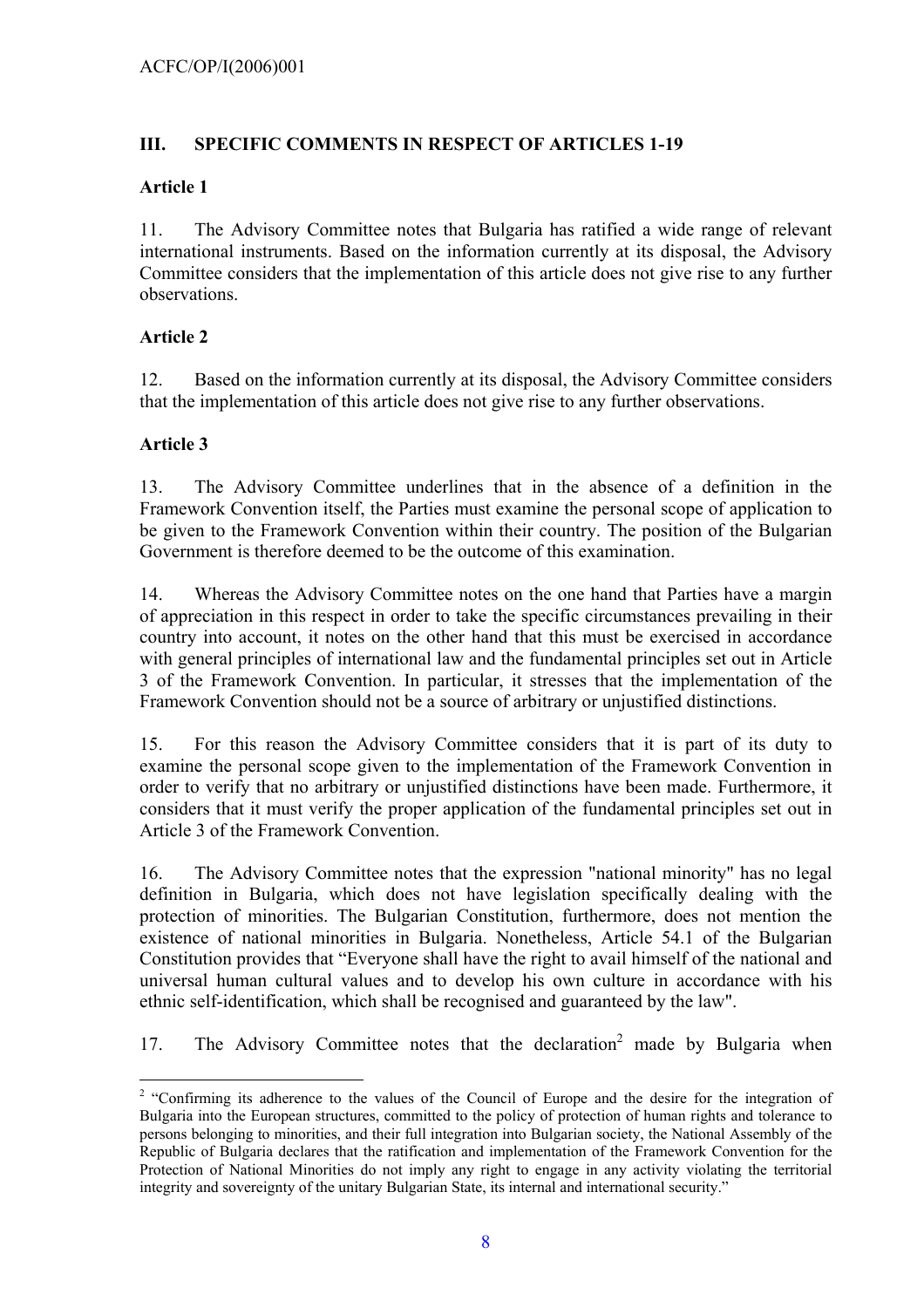depositing the instrument of ratification of the Framework Convention does not contain information on the personal scope of application given to the Framework Convention. In their reply to the Advisory Committee's questionnaire, the authorities nevertheless indicate that the scope of application of the Framework Convention in Bulgaria extends to all citizens of the Republic of Bulgaria, who self-identify themselves as belonging to ethnic, religious and linguistic minorities in the country and who have freely expressed their will to be treated as such.

18. Bulgaria does not have a list of the national minorities which are recognised officially, nor does it employ the concept of a recognised minority. According to the authorities, a minority's existence stems from a material position substantiated by objective and subjective criteria, and is not tied to any formal recognition by the State. This approach is expounded in detail by the Bulgarian Constitutional Court in its case- law relating to the Framework Convention's compatibility with Bulgarian law, and particularly with the Constitution<sup>3</sup>. The Advisory Committee notes in addition that the terminology used by the authorities is variable: ethnic, religious or linguistic groups/minorities.

19. The Advisory Committee took the groups represented on the National Council on Ethnic and Demographic Questions  $(NCEDQ)^4$  $(NCEDQ)^4$ , the main interlocutors of the Government in devising and implementing the measures for protection of minorities, to be those regarded by the authorities as formally qualifying for the protection provided by the Framework Convention. However, it is unclear what the official stance is regarding the position *vis-à-vis* the Framework Convention of those groups not represented on the Council. Here the Advisory Committee notes the case of the Macedonians and the Bulgarian-speaking Muslims (commonly referred to as Pomaks).

20. In this connection, the Advisory Committee notes that while the authorities invoke the population census results among the factors testifying to the existence of minorities<sup>[5](#page-8-2)</sup>, it is nonetheless disputed by them<sup>[6](#page-8-3)</sup> that persons belonging to certain groups identified in the census, the Macedonians in particular (whom they systematically designate as "persons selfidentified as Macedonians") meet the objective criteria needed to have a distinct identity within the Bulgarian population and thus to be eligible for the protection of the Framework Convention. The Advisory Committee notes however that by decision No. 1 of 29 February 2000 of the Constitutional Court<sup>[7](#page-8-4)</sup>, and in particular through its interpretation of Article 11.4

 $\overline{a}$ 

<span id="page-8-0"></span><sup>&</sup>lt;sup>3</sup> In its decision No. 2 of 18 February 1998 on a referral by 50 members of the Bulgarian Parliament, the Constitutional Court concluded that the Framework Convention, and specifically Articles 7, 8, 9 ,10 and 11, together with the term "national minorities" as construed by the Framework Convention, were in conformity with the Bulgarian Constitution.

<span id="page-8-1"></span><sup>&</sup>lt;sup>4</sup> The groups represented on the NCEDQ are the Turks (including a Cultural and Educational Organisation of Turks and Muslims), Roma, Armenians, Jews, Vlachs, Aromanians, Karakachans, Tatars (including a Crimean Tatars organisation), Greeks. 5

<span id="page-8-2"></span> $5$  According to the 2001 census, out of a total 7 928 901 persons, there are found in Bulgaria: 6 655 210 Bulgarians, i.e. 83,6% of the population; 746 664 Turks, i.e. 9,4%; 370 908 Roma, i.e. 4,6%. The total for the other ethnic groups (Russians, Armenians, Vlachs, Macedonians, Greeks, Ukrainians, etc.) amounts to 69 204 persons. In this context, it should be noted that, comparing the figures of the latest censuses, an appreciable reduction in the number of persons who identified themselves as Macedonians could be observed. While there were 10 000 according to the 1992 census, only 5071 persons identified themselves as Macedonians in 2001.

<span id="page-8-3"></span><sup>&</sup>lt;sup>6</sup> This position was stated in the course of the Advisory Committee's visit to Bulgaria at the meeting with officials of the National Council on Ethnic and Demographic Questions. 7

<span id="page-8-4"></span><sup>&</sup>lt;sup>7</sup> Constitutional Case No. 3/99 regarding the political party United Macedonian Organization Ilinden – Party for Economic Development and Integration of the Population (OMO Ilinden-Pirin).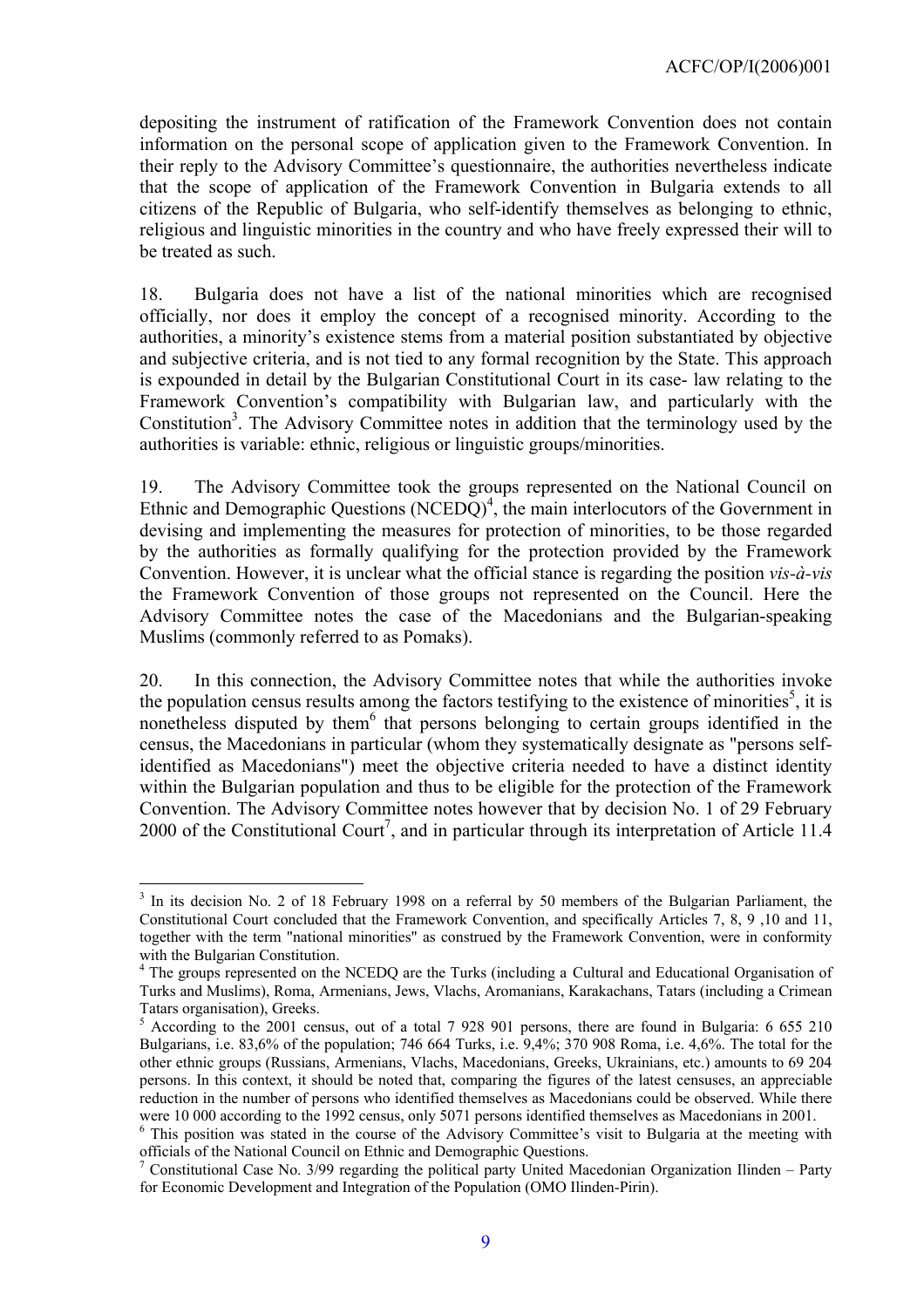of the Constitution (see paragraph 63 below), one may infer that Macedonians are considered as a distinct ethnic group.

21. The Macedonians do not constitute the only group in Bulgaria whose identity is the subject of a divergence of views between the persons concerned and the authorities. The Advisory Committee also notes the case of the Pomaks, who likewise are not regarded by the authorities as meeting the aforesaid criteria. The official position where they are concerned is to regard them as being Bulgarian converts to the Muslim religion. It is therefore appreciated that they might possibly be classed as a religious minority but not as a distinct ethnic group. This approach is sustained *inter alia* by the differences that exist within the group in question as to ethnic self-identification. For instance, it appears that at the last census some of the persons concerned declared themselves as Turks and others as Bulgarians or Muslims.

22. The Advisory Committee notes that the results of the last two population censuses (1992 and 2001) include no figures that could reflect the presence of Pomaks in Bulgaria. The Advisory Committee is surprised at this state of affairs, and in this connection it refers to its observations on data collection under Article 4 (see paragraph 41 below).

23. The Advisory Committee consequently notes that there exist groups in Bulgaria, such as Macedonians and Pomaks, whom the Government is reluctant to consider as being protected by the Framework Convention. During its visit to Bulgaria the Advisory Committee, in the light of the information which it received, could note that most of the representatives of these groups had a special interest in the measures taken by the State on behalf of minorities.

24. Having noted these persons' keen consciousness of belonging to distinct ethnic groups, the existence of at least some distinctive features supporting their claim to a specific identity, and the aforementioned Constitutional Court decision (see paragraph 20 above), the Advisory Committee strongly encourages the Government, in consultation with those concerned, to examine the possibility of affording them access to the protection secured by the Framework Convention. Furthermore, it considers that the opening of dialogue by the authorities with the persons concerned would be desirable, for instance through their inclusion in the National Council on Ethnic and Demographic Questions, in order to discuss with them such arrangements as would enable them to retain and assert their identity (see also the observations relating to Article 5 below).

25. The Advisory Committee notes that the question of identity and ethnic identification (of Macedonians and Pomaks, among others) was extensively discussed in the context of the last population census, held in Bulgaria in 2001. This point is even more significant in view of the fact that whereas the 1992 census accommodated several possible replies to the question on affiliation with an "ethnic group", explicitly indicating the entries Bulgarian, Turkish, Roma, Tatar, Jewish, Armenian, Gagauz and "other", only three groups were indicated explicitly in the list of replies in 2001: Bulgarian, Turkish, Roma (Gypsy), "other", and "not stated".

26. This development was met with dissatisfaction by most groups other than the ones actually indicated; their representatives have conveyed to the Advisory Committee queries and doubts as to whether in these circumstances the right enshrined in Article 3 of the Framework Convention is suitably enforced. According to certain of the Advisory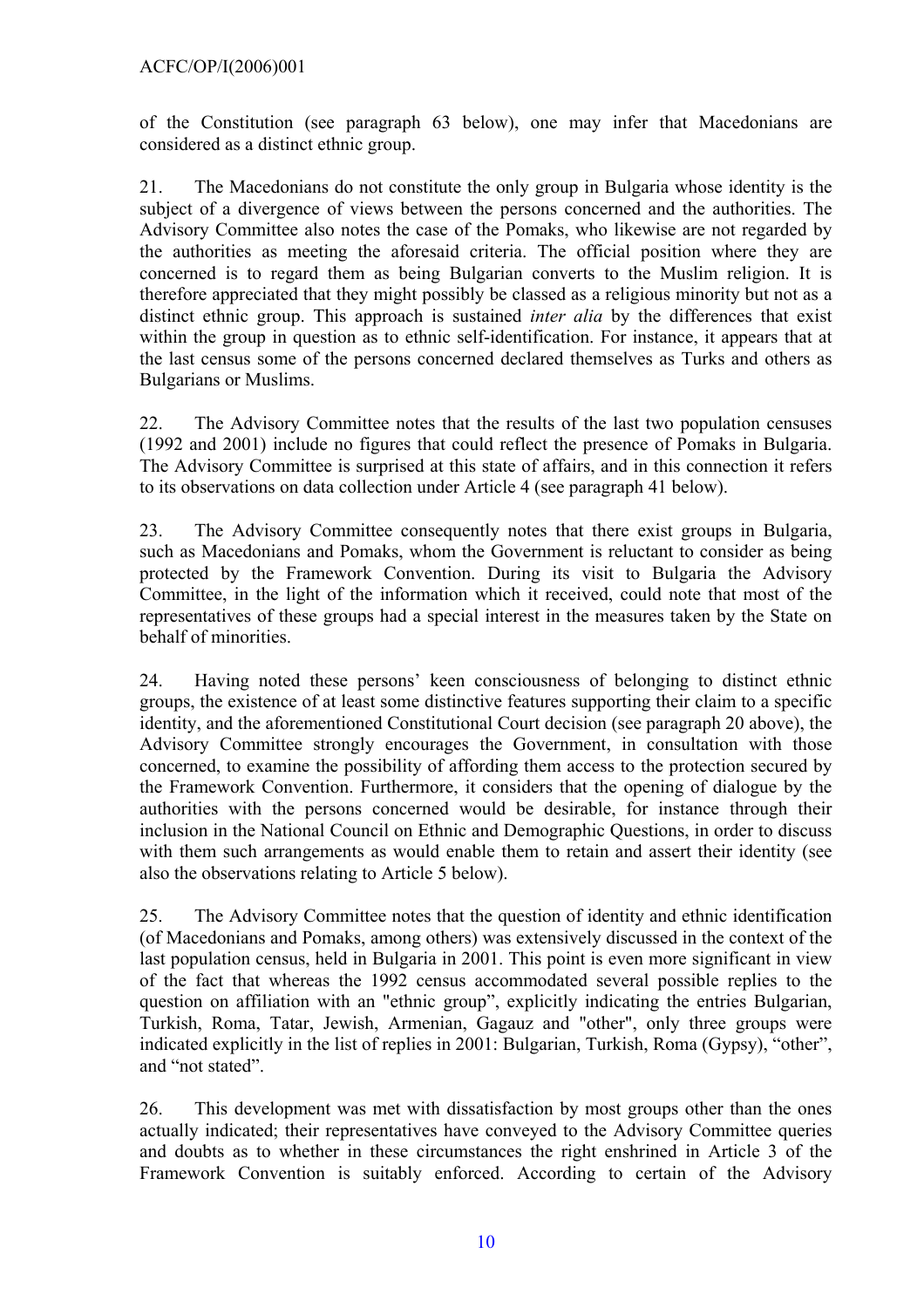<span id="page-10-0"></span>Committee's contacts, the approach adopted by the Government made some people unwilling to state their ethnic identity openly, their reluctance being heightened by various irregularities reportedly detected during the census. The Advisory Committee notes with concern that such reported irregularities include pressure (also by the media, through press articles intended to discredit them) on individuals and organisations who conducted awareness-raising actions directed at specific groups ahead of the census.

27. These assertions are strongly refuted by the authorities, who insist on the voluntary character of the census question on ethnic affiliation and point out that the representatives of the minorities were consulted beforehand and even involved in the conduct of the censustaking operations. The Advisory Committee draws the attention of the authorities to the provisions of Article 3, paragraph 1 of the Framework Convention, under which every person belonging to a national minority shall have the right freely to choose to be treated or not to be treated as such. Consequently, such persons should be provided the protection afforded by the Framework Convention.

28. The Advisory Committee is of the opinion that it would be possible to consider the inclusion of persons belonging to other groups, including non-citizens as appropriate, in the application of the Framework Convention on an article-by-article basis, and takes the view that the Bulgarian authorities should consider this issue in consultation with those concerned.

### **Article 4**

 $\overline{a}$ 

29. The Advisory Committee notes that the principles of equality and non-discrimination are guaranteed in Bulgaria by provisions in the Constitution (Article 6.2) and in the legislation<sup>[8](#page-10-1)</sup>. Provisions against discrimination also appear in the Penal Code and the Code of Criminal Procedure. Conversely, Bulgarian criminal law does not contemplate aggravating circumstances for crimes committed with a racial or ethnic motive. The Advisory Committee further notes that despite the existence of judicial remedies open to victims of discrimination, the anti-discrimination provisions are seldom applied in practice, and the cases referred to the courts do not reflect the real number of discriminatory acts (see also the observations on the subject in ECRI's  $3<sup>rd</sup>$  Report on Bulgaria, CRI(2004)2).

30. The Advisory Committee is pleased to note that after a lengthy legislative process not lacking in difficulties, Bulgaria adopted a law on protection against discrimination in September 2003 as part of the measures for transposing European Council Directive 2000/43/EC of 29 June 2000 implementing the principle of equal treatment between persons irrespective of racial or ethnic origin. The Advisory Committee notes that this law, which took effect on 1 January 2004, institutes a Commission for Protection against Discrimination as an independent body responsible for receiving and examining complaints, formulating rules and imposing penalties in cases of discrimination. The Advisory Committee encourages the authorities to take all the requisite measures to enforce the law effectively, including the setting up of the aforesaid commission, as soon as possible, and the allocation of the technical, financial and human resources needed for it to function properly. In this context, it is essential to provide for specific informational and awareness-raising measures

<span id="page-10-1"></span><sup>&</sup>lt;sup>8</sup> These provisions cover important matters such as social assistance, national education, access to the civil service, consumer protection, radio and television, employment, taxation, defence, political asylum, etc.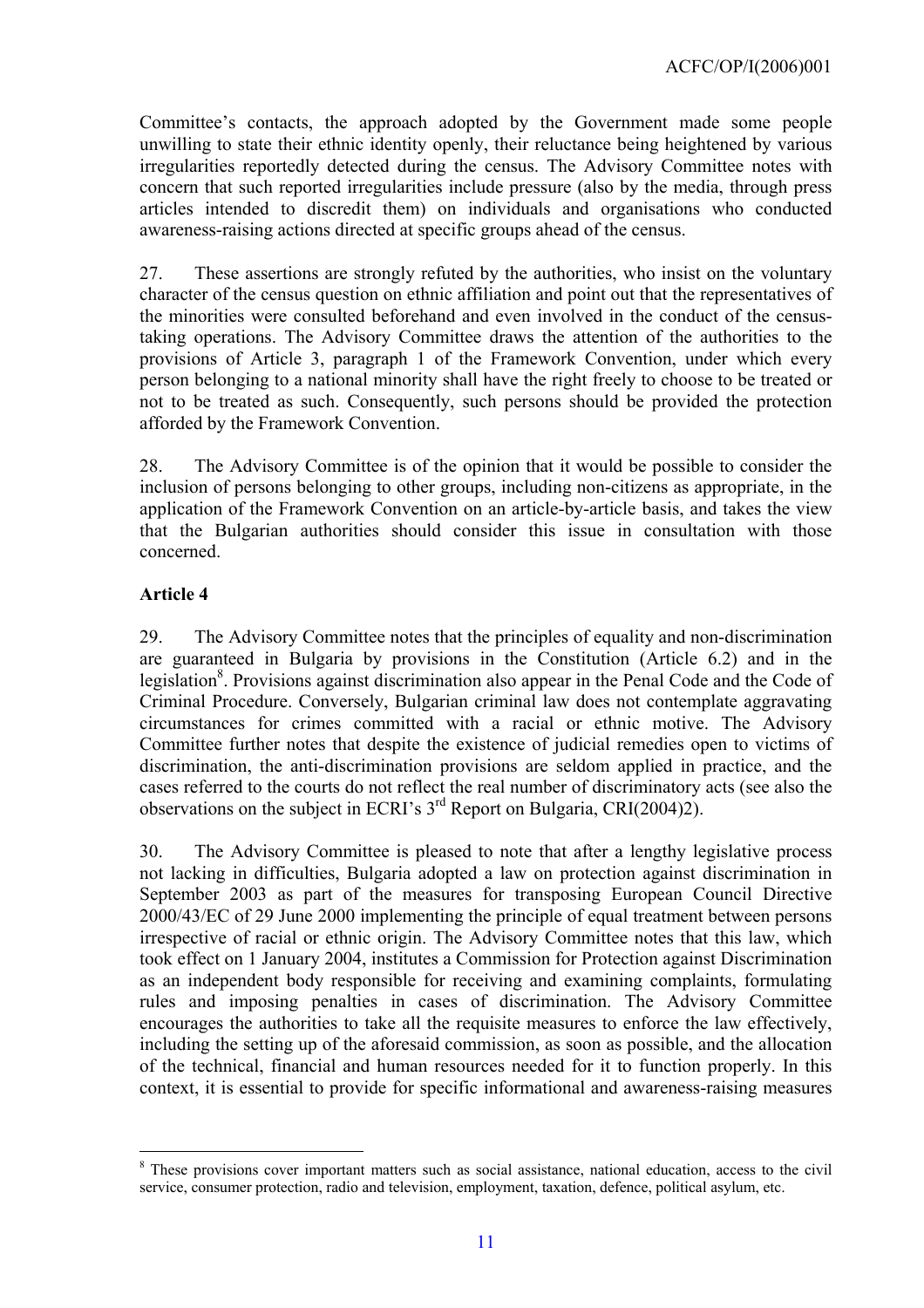concerning the commission's role and functions, aimed at the population and all interested sectors (notably the judiciary, the police and the media).

31. The Advisory Committee likewise welcomes the enactment of the law instituting the Office of the Ombudsman in May 2003, and expresses the hope that the office will make it possible to provide additional guarantees of enjoyment of human rights by all persons, including those belonging to minorities.

32. The Advisory Committee notes the persistence in Bulgarian society of discriminatory attitudes and behaviour towards persons belonging to more vulnerable groups, particularly Roma. The Advisory Committee is deeply concerned over the high degree of discrimination against Roma in many areas ranging from employment to admission to welfare provision and public services, education and housing, restoration of property, etc. It is even more disturbing that attitudes of this kind, which also affect persons belonging to other groups (ethnic Turks and Pomaks among them) are reported to be taken both by private entities and by certain public authorities (see also the observations relating to Article 6 below).

33. In this context, the Advisory Committee wishes to express its concern at the information, received from various sources, of discrimination in the administration of justice against Muslims and Roma. The information provided by these sources indicates a disproportionate presence of persons belonging to these groups in prisons. Furthermore, there are complaints that persons belonging to theses groups have undergone physical abuse during pre-trial detention and have not benefited from adequate legal assistance. The Advisory Committee urges the authorities to examine these allegations and to take, where appropriate, the necessary measures to address any shortcomings found.

34. While noting that the fight against discrimination has made some progress at the local level, for instance through the co-operation of the municipalities with nongovernmental organisations, the Advisory Committee strongly encourages the authorities to establish all the necessary conditions for effective application of the new anti-discrimination legislation and for enabling victims of discrimination to avail themselves of the existing remedies.

35. As regards the practical application of the principle of full and effective equality, the State Report draws attention to the fact that persons belonging to certain groups, Roma in particular but also Turks and other groups in the regions worst affected by the current economic difficulties, are more vulnerable and more prone to inequality, for reasons, *inter alia,* linked with their more insecure social and economic status and with their low standard of education and training. Materially, this state of affairs is illustrated by the considerable gap in most respects between these people, Roma especially, and the population at large.

36. The Advisory Committee is concerned to note that unemployment affects a large number of Roma, with reported percentages which according to various sources range from 70% to 90%. It notes in addition that most Roma live in precarious accommodation - in many cases illegally occupied - located in ghettos on the outskirts of localities, often without suitable access to basic amenities (water and electricity supply and transport). According to different sources, approximately 40,000 people are living in the Roma ghetto of Stopilinovo, lying in the suburban area of Plovdiv. Cases of forced eviction followed by rehousing under sub-standard conditions are also widely reported. This situation goes far to account for the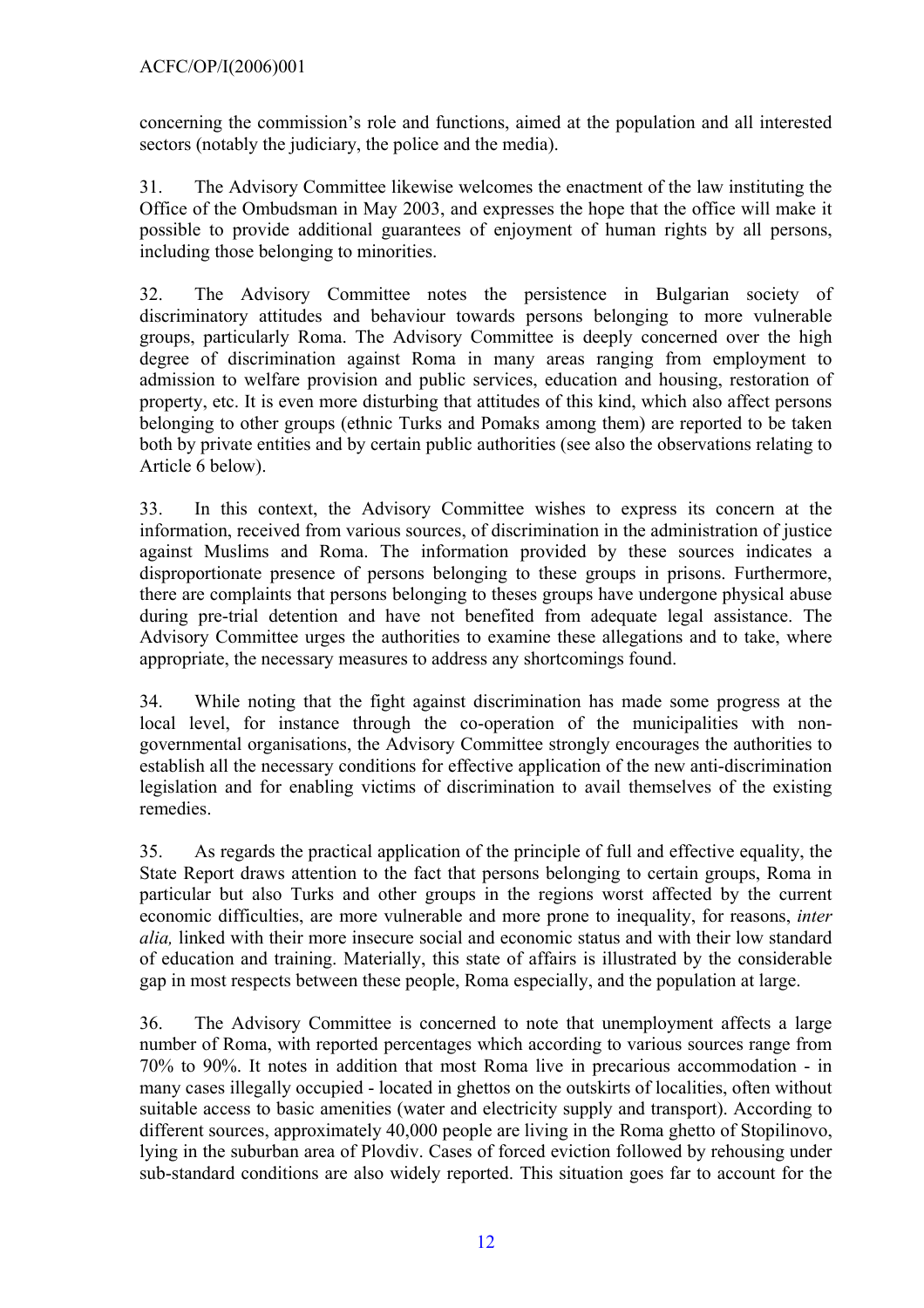difficulties over access to social welfare (contingent on job-holding), an alarming health situation, and the multiple problems encountered as regards education.

37. In this respect, particular note is taken of the persisting phenomena of isolation affecting Roma pupils, and of the unwarranted streaming of a proportion of them into "special" schools. Also notable are the high rates of illiteracy, absenteeism and drop-out rates, as well as school achievement well below that of the majority (see also the observations relating to Article 12 below). Such disparities are also recorded in other important sectors such as access to the media and participation in public affairs (see also the observations relating to Articles 9, 12, 14 and 15 below).

38. However, the Advisory Committee singles out some positive trends in the last few years, particularly following the Government's adoption in April 1999 of the "Framework Programme for equitable integration of Roma in Bulgarian society" (hereinafter referred to as the Outline Programme), aiming to improve the situation of Roma and align their standard of living to that of the population at large. In this context, the Government has endeavoured to attract international resources for upgrading infrastructures so as to improve the living conditions of disadvantaged groups, while at the local level efforts are noted as regards legalisation of illegally built houses, and the construction of flats intended to house Roma.

39. In the field of health, developments to be welcomed are the introduction of free social insurance cover for young people up to 18 years of age, the opening of new medical care facilities with suitable medical equipment in the Roma-populated areas, the free vaccination and immunisation programmes, action to raise public awareness, training of medical staff and "Roma assistants", etc.

40. While welcoming these measures<sup>[9](#page-12-0)</sup>, the Advisory Committee notes that for a variety of reasons (poor co-ordination between institutions, lack of adequate resources, insufficient consultation and involvement of those concerned, etc.), the "Framework Programme" launched in 1999 did not meet expectations. In October 2003, the Government adopted a short-term Plan of Action (2003-2004) designed to speed up the actual implementation of the Outline Programme's main strategies by means of sector-specific measures. Moreover, in February 2004 a new Roma integration programme was launched (with international financial support). The Advisory Committee urges the authorities to provide the necessary institutional and financial support and to ensure the participation of the interested parties in order to give these plans and programmes every chance of succeeding. The Advisory Committee considers it essential that adequate monitoring of the relevant programmes and projects is carried out and that appropriate use, in the best interest of the Roma, is made of the funds available. On this point, the Advisory Committee wishes to draw the attention of the authorities to the guidelines laid down by Committee of Ministers' Recommendation No. (2001) 17 on improving the economic and employment situation of Roma/Gypsies and Travellers in Europe.

41. The Advisory Committee recalls another issue which could have implications for Bulgaria's efforts to apply the principle of full and effective equality, and this concerns the

 $\overline{a}$ 

<span id="page-12-0"></span><sup>&</sup>lt;sup>9</sup> The State Report gives a detailed presentation of the schemes undertaken in employment, education, culture, etc. to end hardship and inequalities. The Advisory Committee observes that many of these are conducted with external funding.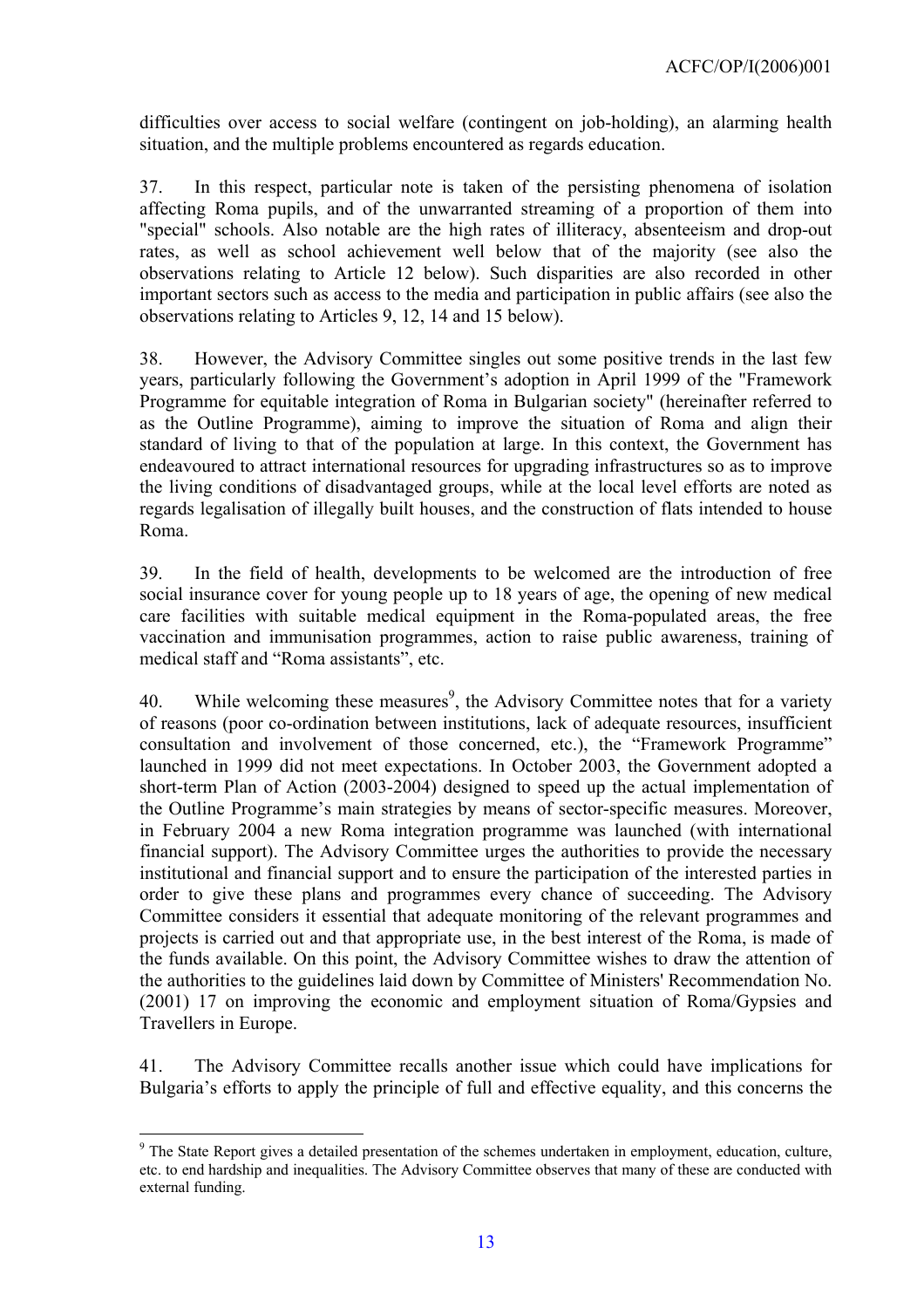<span id="page-13-0"></span>importance of having reliable demographic and socio-economic indicators<sup>10</sup>. In the absence of such data, it is also extremely difficult for supporting policies and programmes to be implemented, and for monitoring bodies to ascertain whether Bulgaria meets its obligations under the Framework Convention (see also the observations relating to Article 3 above). The Advisory Committee considers that the Government should accordingly endeavour to determine the most suitable methods for enlarging on the census results to obtain reliable demographic data classified by age, gender and geographical distribution, while abiding by the principles set out in Committee of Ministers' Recommendation No. (97) 18 concerning the protection of personal data collected and processed for statistical purposes.

# **Article 5**

 $\overline{a}$ 

42. The Bulgarian Constitution refers in Article 54.1 to every person's right "to develop his own culture in accordance with his ethnic self-belonging", and specifies that this right shall be "recognised and guaranteed by law". At the institutional level, it should be noted that in the ambit of the Ministry of Culture a public council for cultural diversity (with correspondents in several towns) and a public Roma council for cultural affairs have been set up.

43. On the practical side, the Advisory Committee observes that the Government supports traditional cultural events and the celebration of historical festivals or events of significance to the various communities (Armenians, Jews, Roma, etc.), and the participation of their folk groups in national festivals and international performing arts tours or events, and the like. The Advisory Committee notes that this official support very often relies on the co-operation with non-governmental organisations and on international financial resources.

44. The Advisory Committee has in fact been given to understand that this support is not based on specific resources earmarked in the state budget, and that it is rather a matter of special-purpose grants awarded on a case by case basis. As the authorities themselves admit, these resources have been found to be inadequate. The Advisory Committee wishes to emphasise that in order to create the conditions which would genuinely enable minorities to preserve and enhance their cultures and identities, more resolute action by the State is indispensable, using such avenues as the allocation of specific funds and participation by the minorities (including the least numerically significant) in the selection of projects and the allocation of these funds.

45. In this respect, the Advisory Committee has taken note of the difficulties encountered by some communities in obtaining premises for carrying on their activities. The ethnic Turks have approached the Advisory Committee in the matter, and so have the Aromanians, who have been asking for some years, without success, for the reinstatement of their cultural centre in Sofia as well as for permission to use the original building of the Romanian secondary school in Sofia again. In this connection, the Advisory Committee considers that stronger state support should also be given to the reinstatement of traditional cultural institutes (the former Turkish theatres) and to the provision of more Turkish or

<span id="page-13-1"></span><sup>&</sup>lt;sup>10</sup> Where certain groups including Roma are concerned, the discrepancies between the official data and those supplied by non-governmental sources are large. The official figures derived from the 2001 census attest that 370 908 persons (4,68%) identified themselves as Roma; however, the non-governmental sources indicate the presence of over 700 000 Roma in Bulgaria. According to the authorities, this large discrepancy is due to the persons concerned opting to identify themselves as Bulgarians, Turks and to a lesser extent as Romanians.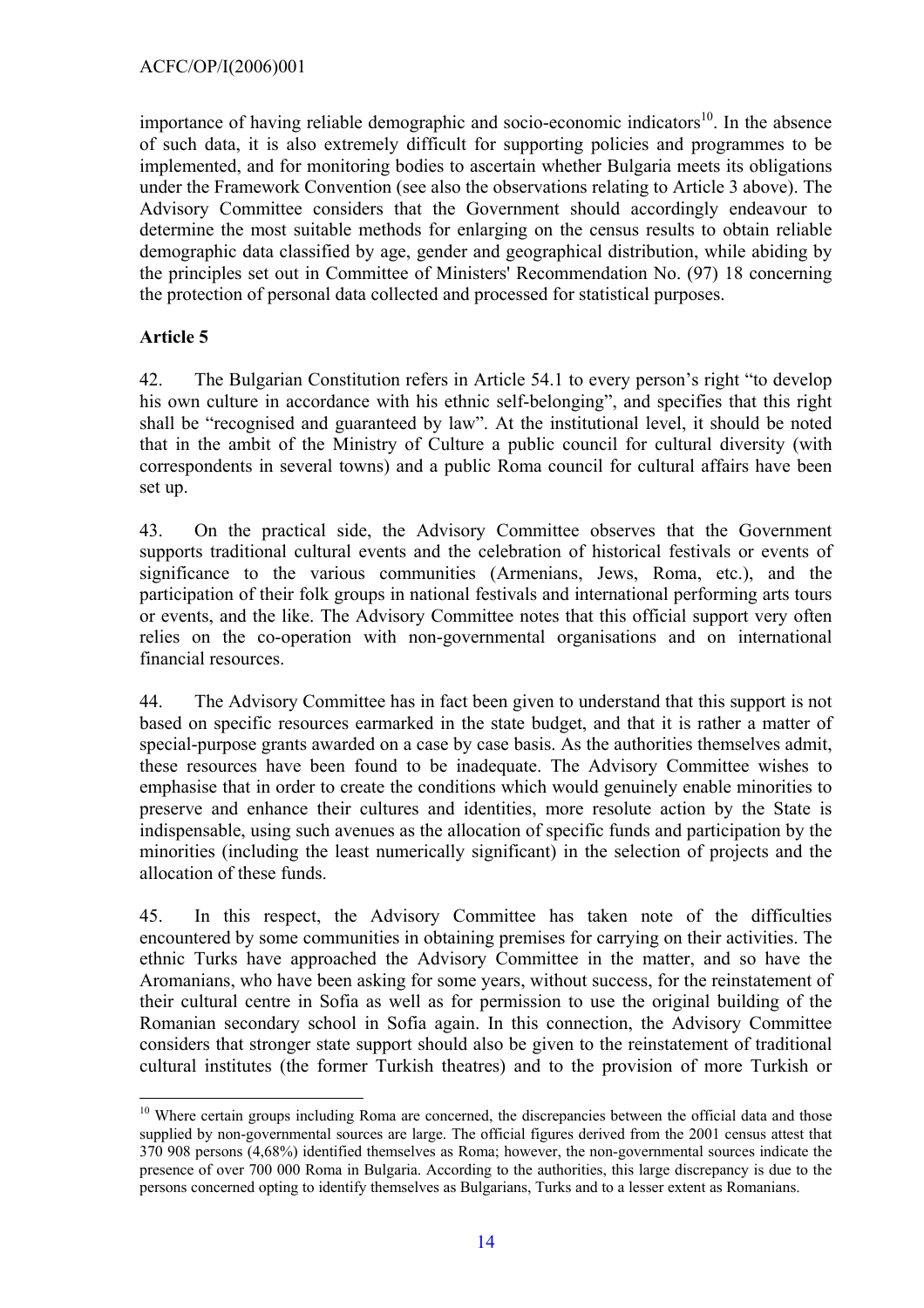<span id="page-14-0"></span>Roma cultural centres where these minorities make up a significant proportion of the population. The Advisory Committee urges the authorities to meet such requirements without further delay when the means are available. Furthermore, increased attention should be paid to the suitable reflection of religious diversity in state education.

46. Regarding the implementation of paragraph 2 of Article 5 of the Framework Convention, the Advisory Committee notes that Article 29 of the Bulgarian Constitution guarantees protection of all persons against forced assimilation. The Advisory Committee notes at the same time the particular emphasis laid by the authorities on the concept of the "Bulgarian ethnic model" and on the integration of minority cultures into the Bulgarian national culture, while stressing the importance of respect for differences and of interaction between cultures.

47. Having taken note of the concerns expressed on this subject by certain representatives of civil society, the Advisory Committee would remind the authorities of the need to ensure that the aforementioned constitutional guarantees are fully upheld in applying this model. The Advisory Committee deems it essential here to ensure that suitable conditions are genuinely created for persons belonging to the various minority groups to preserve and develop their cultures and to assert their respective identities, while working towards more complete integration and the enrichment of the national culture.

48. The Advisory Committee is deeply concerned over the social isolation and marginalisation faced by a large number of Roma in Bulgaria, and in this connection recalls the observations about this minority's particular situation which it made in relation to Article 4 above. In view of the situation, the Advisory Committee welcomes the measures taken recently to assist the Roma in the cultural sphere. In this respect, it notes the allocation of funds at national and local level for staging traditional festivals and International Roma Day, the award of subsidies to Roma cultural centres and for participation of teams of Roma performing artists in international events. It also welcomes the translation of books on Roma-related themes and into Romani with support from non-governmental organisations and the inclusion of plays performed in Romani by Roma children in the repertoire of some theatres.

49. The Advisory Committee nevertheless notes that the impact of these measures remains limited having regard to the breadth of the gap between the Roma and the rest of the population, and that sustained efforts are needed to enable these people to rise above the marginal position in which they continue to find themselves.

# **Article 6**

50. The Advisory Committee notes that despite the overall spirit of tolerance which prevails in Bulgaria, interethnic dialogue, especially with persons belonging to certain groups including the Macedonians and Pomaks, proves problematic. In this context, the Advisory Committee takes note of the manifestations of intolerance, which can go as far as exercising overt pressure over certain persons, particularly the Macedonians, in connection with the latest population census, and notes in addition the difficulties which these people meet in making themselves heard in Bulgarian public life (see also the comments with regard to Article 3 above and Article 7 below). The Advisory Committee is deeply concerned by this situation, and urges the authorities to take effective measures, using all appropriate avenues (education, media, etc.) to promote respect and understanding towards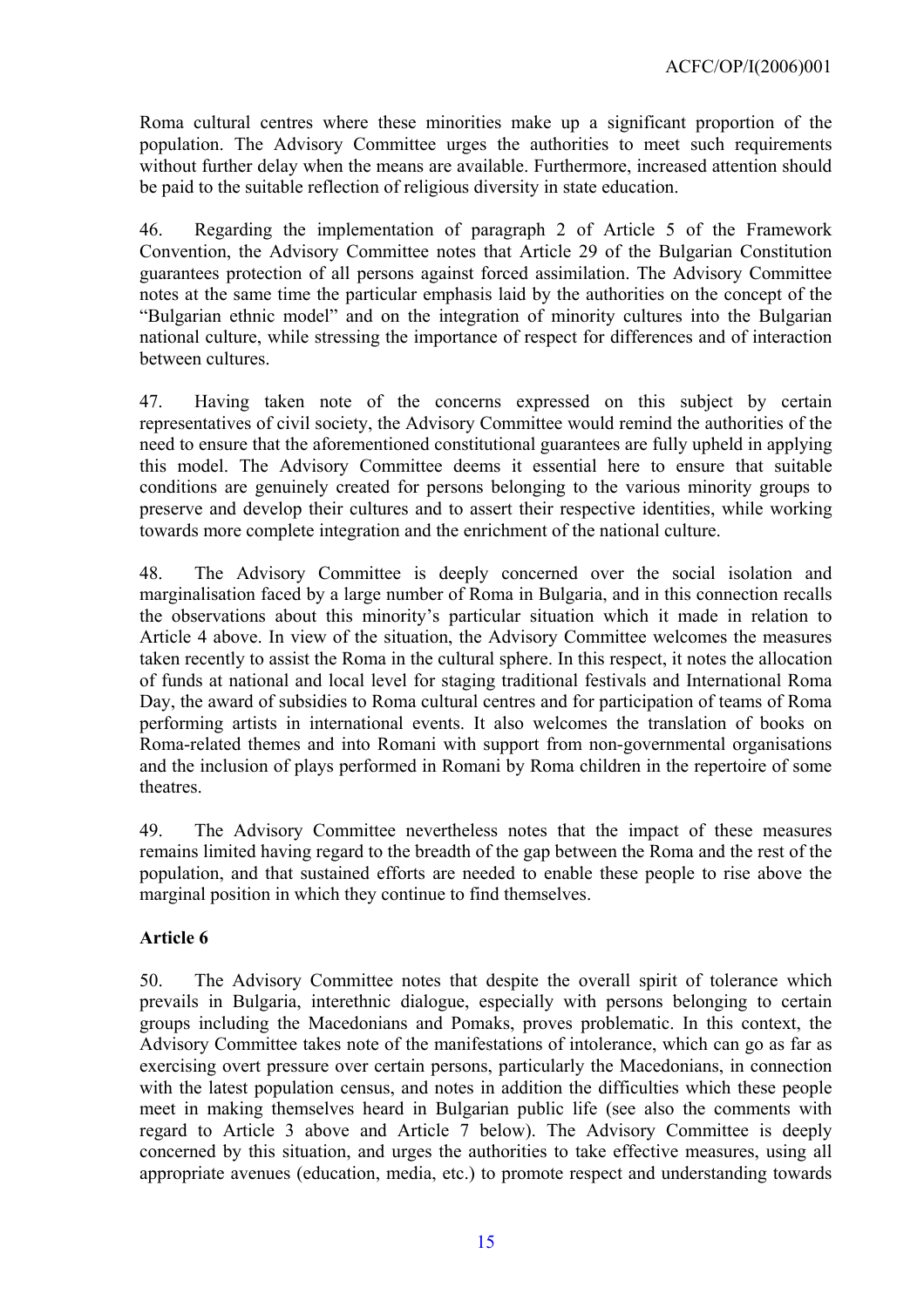these people and facilitate their integration into Bulgarian society, while safeguarding their identity.

51. The Advisory Committee recalls in this context that the personal scope of application of Article 6 of the Framework Convention is wide and that it includes persons belonging to other groups, including non-nationals, refugees, asylum seekers and persons that have not been traditionally residing in the country concerned.

52. The Advisory Committee is deeply concerned by the negative attitudes against Roma which are reported by various sources. Despite the measures applied (see State Report) in different fields (education, media, awareness raising and training in the interested circles) to foster intercultural dialogue, the Roma continue to meet with such attitudes both on the part of the population as a whole and on the part of the media and representatives of the public authorities. The Advisory Committee wishes to express its concern regarding the signs of intolerance and hostility shown by certain politicians and representatives of local authorities reported in the context of the campaign preceding the October 2003 local elections and especially between the two rounds of the elections. Attention is also drawn to the anti-Roma rhetoric which was conveyed during the elections by some candidates and certain media to deter the constituents from giving this community's representatives their votes. The Advisory Committee urges the authorities to take a resolute stance against manifestations of this kind and to take effective preventive measures.

53. The Advisory Committee understands that the Turks are, for the most part, quite well integrated and accepted in society, like the less numerically important groups such as Armenians, Jews, Karakachans, Vlachs and others. The Advisory Committee is nevertheless concerned about the persistence of a certain reluctance in Bulgarian society to recognise the existence of minorities in Bulgaria, both in official circles and among a part of the population (see also paragraph 18 of the present Opinion). In particular, the Advisory Committee notes with concern that instead of being perceived as a factor of enrichment, diversity is construed by some as a potential source of problems.

54. Such being the position, the Advisory Committee considers that it rests with the authorities to frame and implement specific measures to dispel the current prejudices, defuse the debate surrounding minority issues and avoid needlessly politicising it, in order to usher in a settled social climate more receptive to diversity and intercultural dialogue. The recommended measures – in respect of information, awareness and training – should be targeted, besides the general public, to the various audiences: public authorities, press, judicial system, law enforcement agencies, armed forces, teaching profession, etc. In this context an essential function devolves on education and the media (see also the information relating to Articles 9 and 12 below).

55. Notwithstanding certain positive developments, the information made available to the Advisory Committee suggests that instead of furthering their integration in Bulgarian society, some of the media continue to present information in a manner apt to strengthen the existing negative stereotypes regarding vulnerable groups (particularly Roma but also Macedonians or persons belonging to certain religious group). The Advisory Committee recalls in this connection the principles contained in Committee of Ministers' Recommendation No. (97) 21 on the media and promotion of a culture of tolerance, and invites the authorities to reflect these in their action (see also the observations relating to Article 9 below).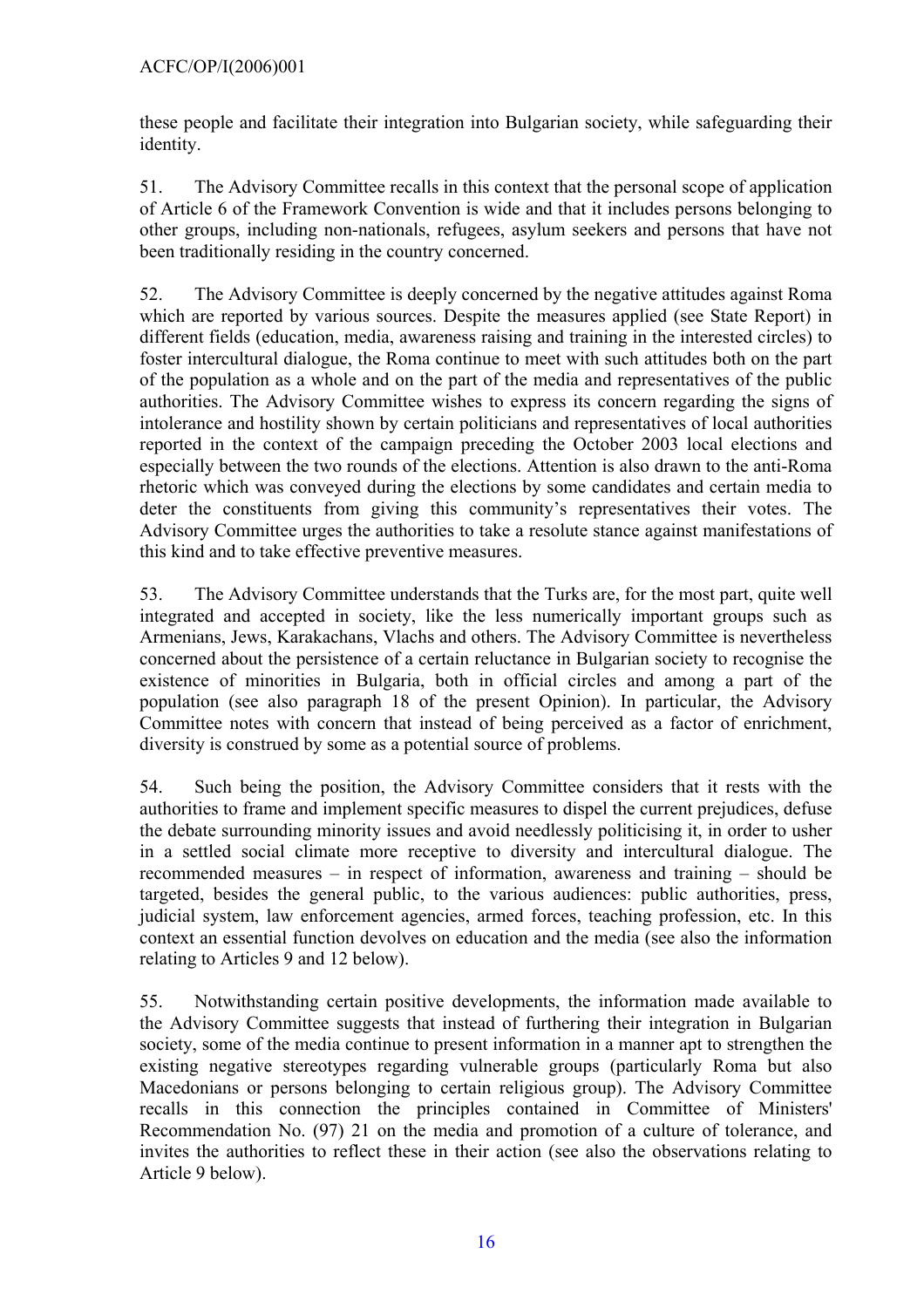56. In this context the Advisory Committee notes with concern that early in 2004 threats were reportedly uttered against a publication (the weekly magazine "Defacto") and a Roma press agency (RIA) in Sofia, causing them to suspend their activities temporarily. The Advisory Committee calls on the authorities to examine the threats made and take, as appropriate, whatever steps may be required. The Advisory Committee wishes to remind the authorities that it is their duty to ensure the maintenance of conditions favouring the exercise of the right to freedom of expression by persons belonging to minorities, including via their media, and to prevent and oppose manifestations of intolerance and intimidation of whatever kind (see also the observations relating to Article 7 below).

57. The Advisory Committee notes the claims by the authorities that they do not have statistics on the number of acts of violence with racial or ethnic motives, and that official information on such cases is virtually non-existent. According to the authorities, this is due to the very isolated occurrence of such incidents. However, non-governmental sources highlight the persistence of cases of violence committed against persons belonging to vulnerable groups, particularly the Roma*.* The Advisory Committee considers that the authorities should take additional measures to make sure that the information on manifestations of this kind is being suitably collected and processed, and should make every effort to combat the manifestations.

58. The Advisory Committee is particularly concerned by reports according to which, in spite of some improvement since the judgment against Bulgaria by the European Court of Human Rights in 2001 (in the case of Stankov and the United Macedonian Organisation Ilinden v. Bulgaria), improper conduct continues to be reported on the part of the police specifically in respect of Roma but also of other groups. In this context note should be taken of a recent judgment of a Chamber of the European Court of Human Rights where, in relation to the fatal shooting of two youths of Roma origin by the military police in 1996, the Chamber found a violation by Bulgaria, *inter alia,* of Article 14 (prohibition of discrimination) in conjunction with Article 2 (right to life) of the European Convention on Human Rights $11$ .

59. The Advisory Committee welcomes the measures already taken or announced by the authorities to remedy this situation. *Inter alia*, it notes the formation, in the police force, of a human rights committee and of a working party on groups at risk, the development of cooperation with non-governmental organisations for better surveillance of police officers' respect for human rights, and the application of tougher sanctions in proven cases of human rights violations. The authorities have also reported the recent adoption of a Code of Police Ethics and numerous projects on education in human rights and tolerance, ultimately aimed at boosting public confidence in the police and improving its contact with the population and its credibility.

60. The Advisory Committee urges the authorities to persevere with these actions and to apply further measures that would significantly improve the situation, including recruitment by the police force of more persons from minorities (see also the observations relating to

 $\overline{a}$ 

<span id="page-16-0"></span> $11$  In its judgment of 26 February 2004 (not final at the date of the adoption of the present Opinion), in the case of Nachova and others v. Bulgaria, No. 43577/98 and 43579/98, the Chamber reminded Bulgaria of the obligation incumbent on Contracting States to the ECHR in the course of criminal investigations linked with violent incidents and especially in the event of deaths caused by officers of the State, to establish whether discrimination, racial hatred or like prejudice could have played a part in the events in question.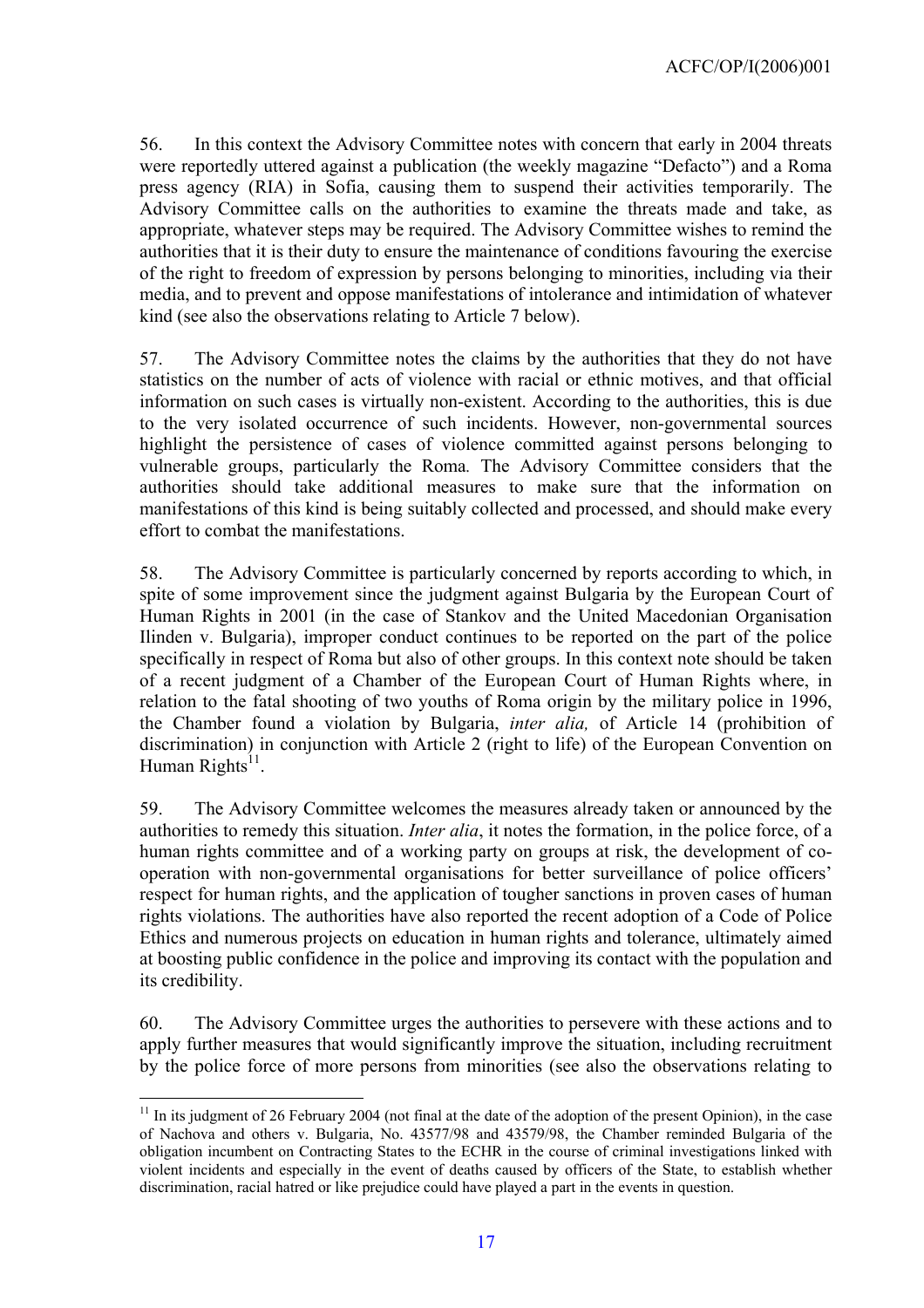<span id="page-17-0"></span>Article 15 below). Moreover, the Advisory Committee deems it essential that independent control machinery be set up and simplified appeal procedures be made available to victims of police misconduct (the present procedure comes under military justice and is found unwieldy and complicated, making victims' access to justice more difficult). Further efforts must also be made to improve awareness of these problems amongst representatives of the judiciary.

# **Article 7**

 $\overline{a}$ 

61. The Advisory Committee notes that the Bulgarian Constitution secures the rights of freedom of peaceful assembly (Article 43.1) and citizens' freedom of association (Article 44.1). However, according to Article 11.4 of the Bulgarian Constitution, "there shall be no political parties on ethnic, racial, or religious lines, nor parties which seek the violent usurpation of state power". The Advisory Committee finds that the first part of the aforementioned provision is problematic *vis-à-vis* the Framework Convention, in that, failing more flexible legislation for its interpretation, it is liable to cause unwarranted limitations of the right to freedom of association as enshrined in Article 7 of the Framework Convention. The Advisory Committee notes that the relevant provisions (Articles  $3.3^{12}$ ,  $5^{13}$ ) and  $8.2^{14}$ ) of the Law on Political Parties (Law No. 29/1990 (amended)) do not afford the flexibility referred to above.

62. The Advisory Committee notes with interest the judicial decisions in which freedom of association is analysed by the Bulgarian courts with reference to Article 11.4 of the Constitution. It notes in this connection that the State Report makes reference, under Article 7 of the Framework Convention, to Constitutional Court decision No. 4 of 21 April 1992 in case 1/91. In the decision, the Court rejected the application to declare unconstitutional the Movement for Rights and Freedoms (MDL), notwithstanding that the majority of that movement at that time was Turkish. The Advisory Committee notes that decisions likewise concerning Article 11. 4 of the Constitution have been adopted since the Framework Convention was ratified. The State Report quotes decision No. 1 of 29 February 2000, where the Constitutional Court declared unconstitutional the political party "OMO Ilinden-Pirin", whose activities were found to be of a separatist character constituting a threat to national security.

63. In its decision, the Court interpreted Article 11.4 of the Constitution to mean that "a party can be alleged to be founded on ethnic grounds when its constitution does not allow persons belonging to other ethnic groups to become its members". In this respect, the Advisory Committee notes that the wording of Article 11.4 of the Constitution may be open to interpretations that could limit the possibility for persons belonging to minorities to pursue their legitimate interests also through political parties. The Advisory Committee finds that the legal uncertainty in this matter remains, and that consequently Bulgaria does not have sufficient legal guarantees for the effective implementation of Article 7 of the Framework Convention. This situation would also potentially impair genuine participation by the persons concerned in public affairs (see observations relating to Article 15 below). The Advisory Committee is concerned by this situation and considers that the authorities

<span id="page-17-1"></span> $12$  A political party may not be established when "it is based on confessional or an ethnic principle or purports to fan up racial, national, ethnic and religious enmity".

<span id="page-17-3"></span><span id="page-17-2"></span>

<sup>&</sup>lt;sup>13</sup> "The political parties shall pursue their activities in the country in the Bulgarian language".<br><sup>14</sup> "The political party may not use in its symbols the national state emblem and the flag of the Republic of Bulgaria or of foreign states, as well as religious symbols and images".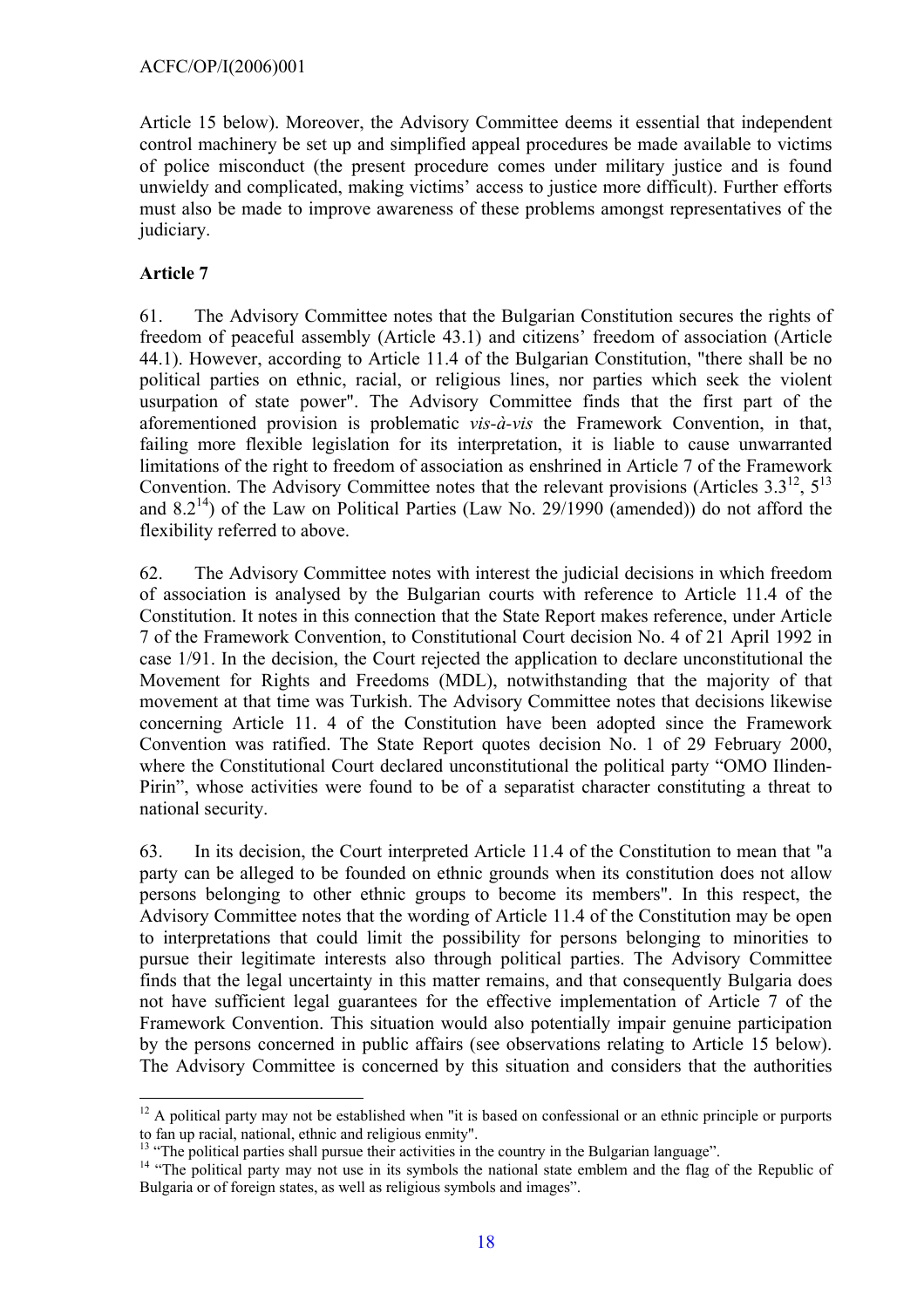<span id="page-18-0"></span>should carefully ascertain the impact of this provision in order to make sure that it does not interfere with the application of the principles established by Article 7 of the Framework Convention, and make amendments if necessary.

64. Regarding the right to peaceful assembly<sup>15</sup>, there are reports drawing attention to cases of obstruction by the authorities, particularly by the police forces, of certain demonstrations organised by persons belonging to minorities, for instance in January 2002 at Plovdiv or Rousse, during actions of protest by Roma. Though lately there have only been isolated cases, the Advisory Committee encourages the authorities to take all necessary steps to ensure that the rights of persons belonging to minorities as regards enjoyment of freedom of peaceful assembly as well as freedom of association are properly observed and that any limitations which may be placed on these rights comply with the relevant international norms.

### **Article 8**

65. The Advisory Committee notes that the Constitution guarantees freedom of worship in Article 13.1, and that Eastern Orthodox Christianity is established in Article 13.3 of the Constitution as the traditional religion of the State. The State Report explains that there is no state religion in Bulgaria and that the designation as the "traditional" religion applied to the Orthodox denomination does not secure it any legal advantage.

66. On the legislative front, it is worth noting that in December 2002 a new Law on Religious Denominations was enacted and took effect on 1 January 2003. The Advisory Committee notes that there are plans to amend the law to bring it fully into line with the existing human rights standards, relying *inter alia* on the recommendations made by the Council of Europe bodies concerned. The Advisory Committee is of the opinion that in the process of amending this law special attention should be paid to the situation of persons belonging to minorities in order to secure their rights as set out in Article 8 of the Framework Convention, having also regard to the principle of equality and nondiscrimination stated in Article 4 thereof.

# **Article 9**

 $\overline{a}$ 

67. The Advisory Committee notes that Bulgarian legislation (particularly the Radio and Television Broadcasting Law of 1998, with successive amendments) permits the use of languages other than Bulgarian in the case of audiovisual programmes of an educational nature and/or directed at Bulgarian citizens not having Bulgarian as their mother tongue. According to this law, public service broadcasting shall contribute to the development and dissemination not only of Bulgarian culture and language but also of the citizens' cultures and languages according to their ethnic affiliation (Article 7.2), and to mutual understanding and tolerance (Article 7.7). Likewise, the public service media are required, *inter alia,* to produce broadcasts intended for Bulgarian citizens not having Bulgarian as their mother tongue (Article 49.1). The Advisory Committee further notes that according to the State

<span id="page-18-1"></span><sup>15</sup> In its judgment of 2 October 2001 in the case of Stankov and United Macedonian Organisation Ilinden v. Bulgaria, the European Court of Human Rights found a violation of the right to freedom of assembly in Article 11 of the European Convention on Human Rights, in relation to the authorities' repressive attitude during commemorative activities initiated by the above-mentioned organisation.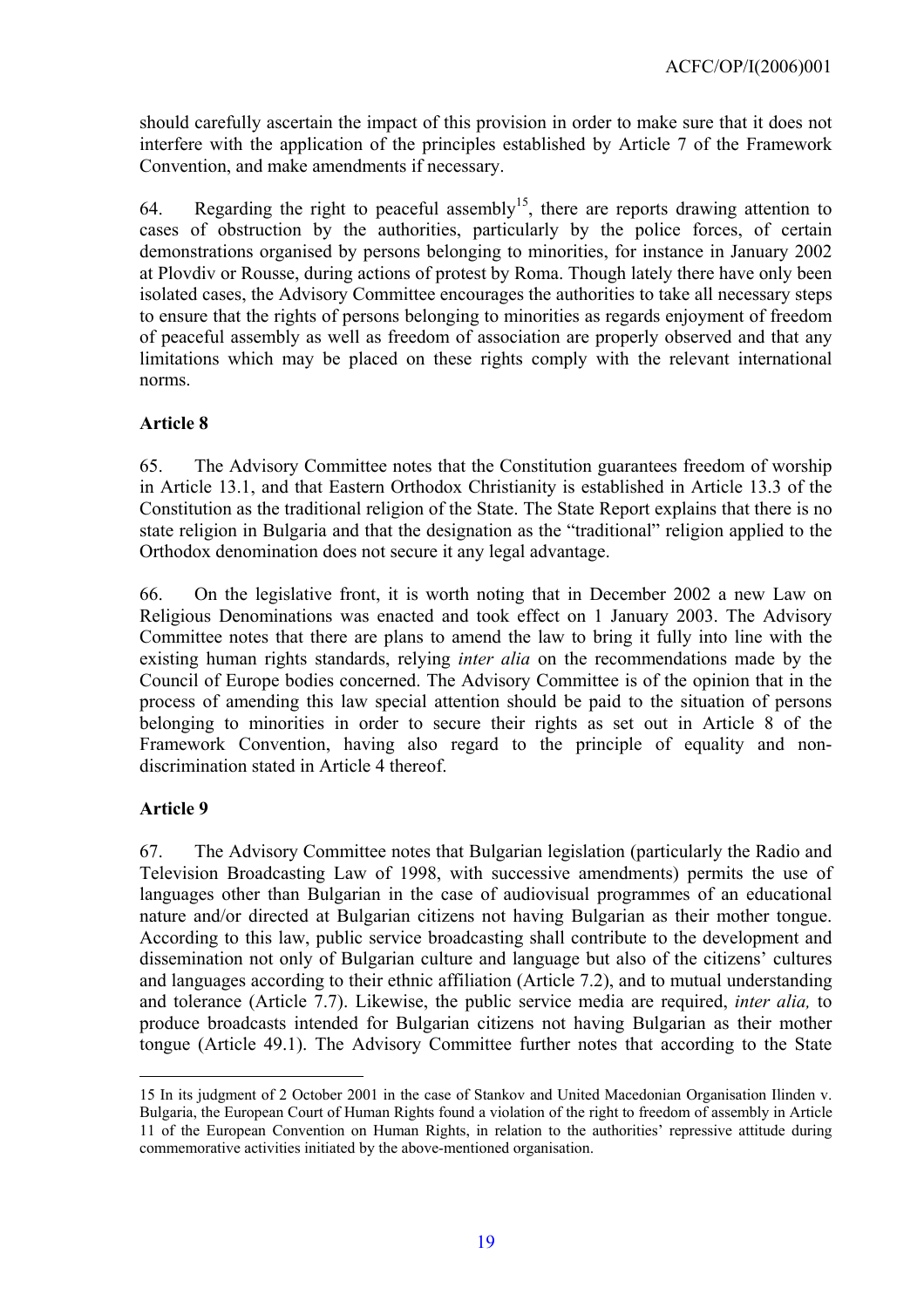### ACFC/OP/I(2006)001

Report, programming for minorities is to be stimulated via the procedure for granting broadcasting licenses.

68. However, the Advisory Committee notes with concern that in practice the application of these provisions by the public service media is far from satisfactory, considering the limited access and presence of persons belonging to minorities.

69. Regarding the use of mother tongue languages in the public service media, the Advisory Committee regrets the fact that only the Turks are able to take advantage of this possibility, and notes that the programmes in question are few and of short duration. Bulgarian national television transmits news programmes (since October 2000, a ten-minute bulletin has been broadcast 5 times weekly in Turkish on the national channel), and its local stations situated in Turkish-inhabited areas also transmit brief Turkish-language programmes. A news broadcast and arts programmes in Turkish (thirty minutes, three times daily) are beamed at regions with a significant concentration of ethnic Turks by national radio and its local transmitters. It appears however that transmission of these programmes does not reach all the zones concerned.

70. The Advisory Committee is of the opinion that the authorities should look into the situation, in conjunction with those concerned, and take the requisite measures firstly to make these programmes longer and more frequent according to needs, and secondly to ensure that there is no discrimination regarding access to the media for persons belonging to the various minorities.

71. Regarding the private media, the Advisory Committee notes the transmission of programmes in Turkish by a few private radio and television stations, at the regional level in particular. It is also worth noting that a radio station and a television channel using cable transmission broadcasting in Romani which started operating in Vidin (in 1998) met with difficulties in obtaining a wider permit to cover the region. The Advisory Committee has taken note of the importance attached by the representatives of the Roma to possibilities for expressing their identity and concerns on radio, private local radio especially, in the present circumstances where their access to the state media is severely restricted and often subject to bias. The efforts made by the Roma in this respect, particularly under co-operation arrangements with non-governmental organisations, are to be commended. The Advisory Committee encourages the authorities to take care that there is no unjustified restriction on the creation of such media or to their use by persons belonging to minorities, Roma especially but also the other, less numerically significant, minorities whose media presence is seen to be equally limited.

72. In this context the Advisory Committee notes that, according to the information provided to it by Roma representatives, at the date of its visit to Bulgaria the station "Radio ROMA", which had begun to operate late in 2002, was no longer authorised to broadcast. The Advisory Committee invites the authorities to examine, in conjunction with those concerned, the reasons that prompted such a situation so as to establish that there is no unwarranted obstacle to the running of this station.

73. The Advisory Committee has been informed that programmes about tolerance and cultural diversity, including on subjects of interest to Roma and produced by Roma, are broadcast on the state television channel 1 and by the public radio service. The Advisory Committee has also been informed that different religions have access to specialised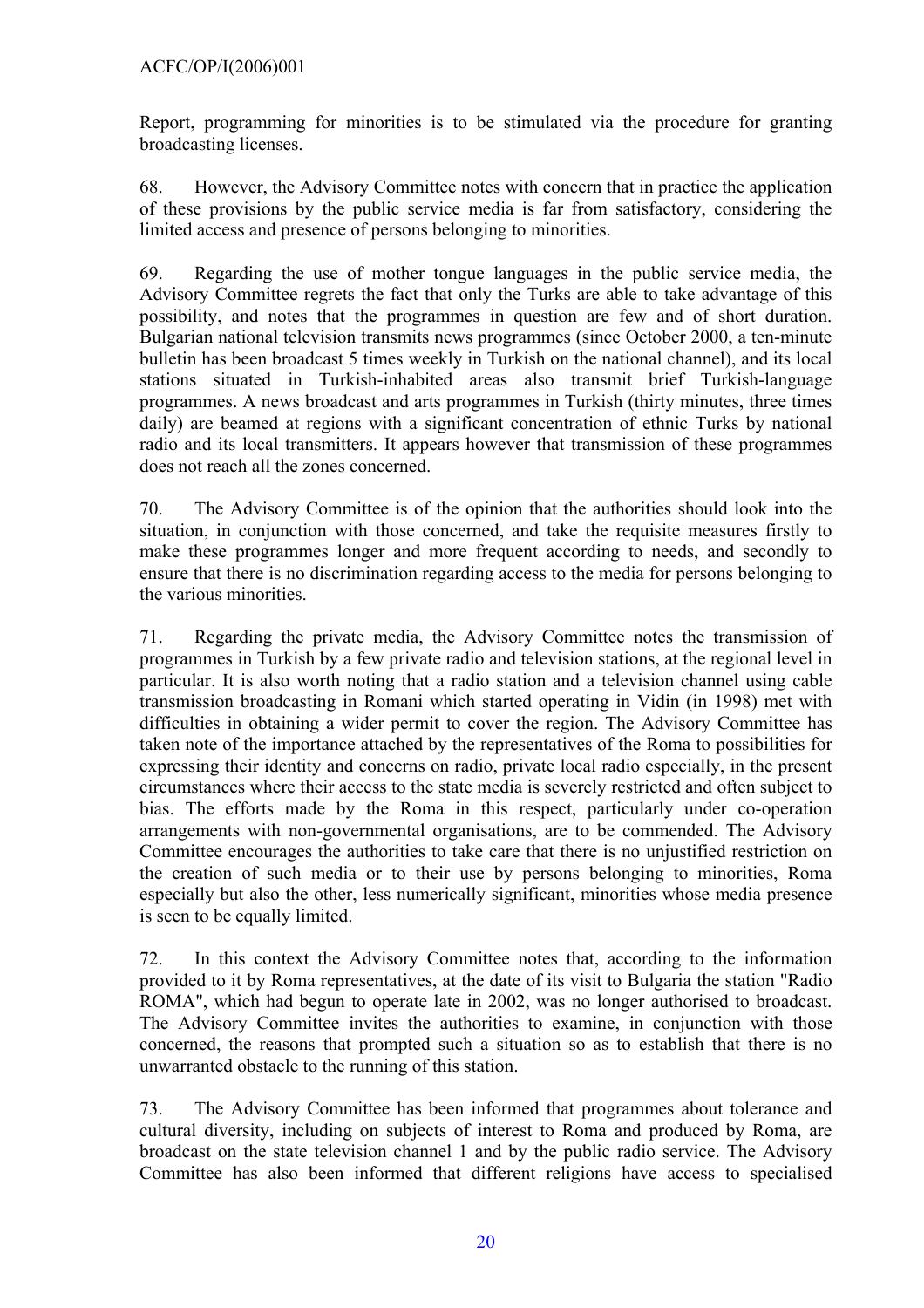<span id="page-20-0"></span>audiovisual programmes. However, according to the representatives of minorities, these programmes do not meet current needs neither in terms of quantity or quality. Furthermore, whereas the representatives of the Council for Electronic Media informed the Advisory Committee that no severe breach of the relevant legislation nor any tendency towards intolerance had been registered, other sources report that the way in which minorities are represented by the media is not always appropriate to promoting dialogue and mutual respect (see also the observations relating to Article 6 above). The Advisory Committee urges the authorities to examine the situation and take the necessary measures where appropriate to improve minorities' access to the media and to encourage the promotion of tolerance and cultural pluralism in the media.

74. Regarding the press, the Advisory Committee notes an improved situation (a fairly important number of publications distributed by the Turks, Roma, Jews, Armenians, Aromanians, Vlachs, Russians, Karakachans, and others.). It should be observed, however, that the grants made by the State to the publications of minorities are virtually non-existent and so the number and quality of such publications greatly depend on the resources held by the communities concerned (and especially on the support of non-governmental organisations).

75. In the light of the information in the foregoing paragraphs, the Advisory Committee urges the authorities to take the necessary steps to promote better access by, and larger presence of, minorities (including those numerically smaller) in the media.

### **Article 10**

76. The Advisory Committee notes that according to Article 36.2 of the Bulgarian Constitution, "citizens whose mother tongue is not Bulgarian shall have the right to study and use their own language alongside the compulsory study of the Bulgarian language". Bulgarian legislation does not contemplate the notion of a "minority language", the term "mother tongue" being used to designate the language-related rights of persons belonging to minorities. The Bulgarian Constitutional Court found in decision No. 2 of 18 February 1998 that there was no contradiction between the terminology of the Framework Convention and the terminology favoured in Bulgaria in the matter.

77. The Advisory Committee notes the absence in Bulgaria of adequate legal safeguards to permit the use of the mother tongue in dealings with the administrative authorities. While there is no *prima facie* impediment to doing so, in accordance with the aforementioned Constitutional Court decision, Article 10 paragraph 2 of the Framework Convention can only be implemented in Bulgaria in the light of Articles 3 and 36.3 of the Constitution, respectively stating that Bulgarian is the country's official langue and that the situations in which it alone shall be used shall be established by law. Bulgarian legislation contains no provisions specifically governing the use of the mother tongue in dealings with the administrative authorities.

78. Nor does the practical side of the situation appear conclusive as regards the requirements of the Framework Convention. In areas where members of local authorities belong to the same minority, the use of the mother tongue (in particular Turkish) is possible in verbal communication with the local administration. The use, however, tends to be *ad hoc*, unrelated to any formal arrangement that might govern it. Such use is not possible, however, for written communication, since official documents are produced in Bulgarian.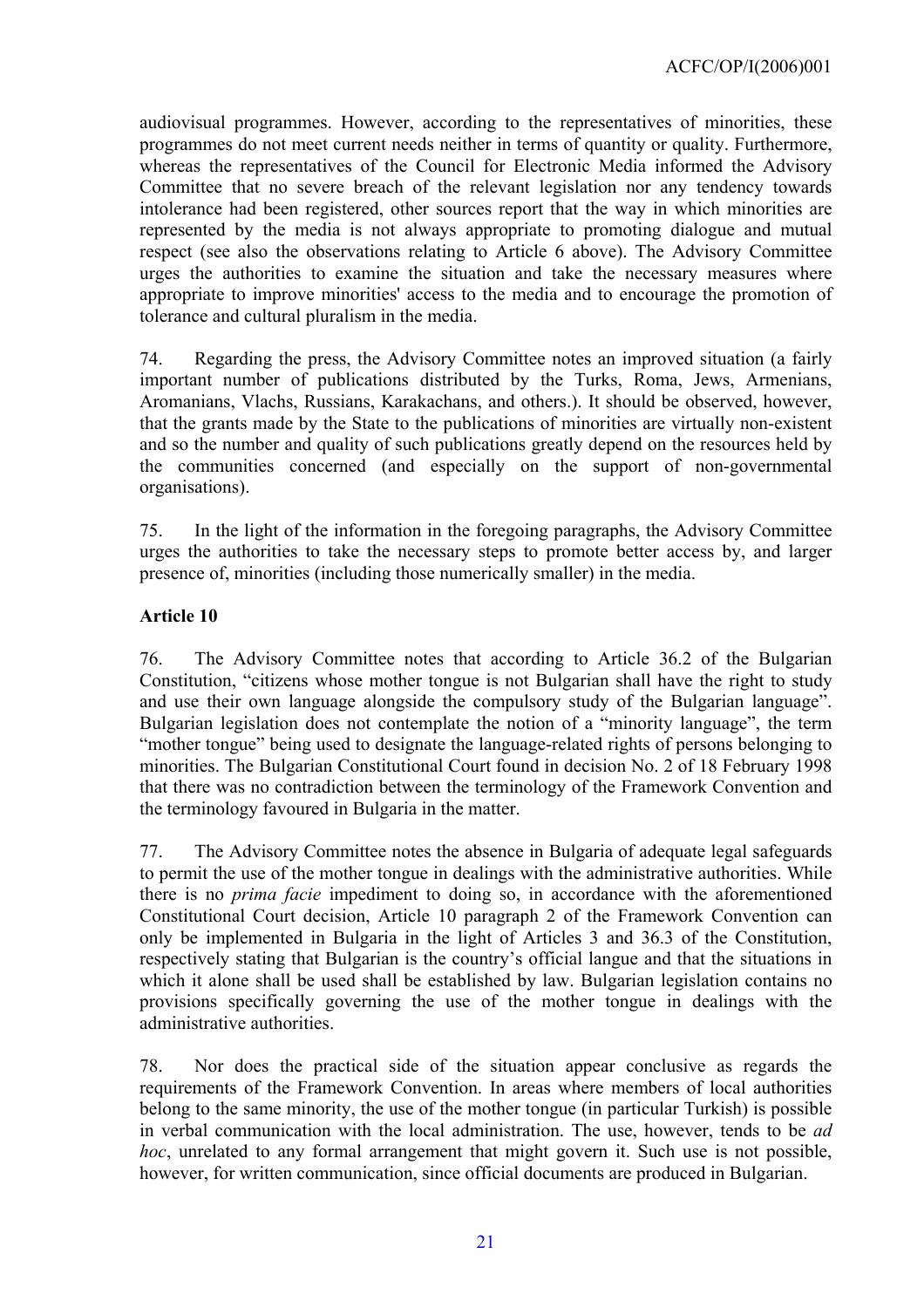<span id="page-21-0"></span>79. The Advisory Committee finds that the current position is not fully compliant with the provisions of Article 10, paragraph 2 of the Framework Convention. The Advisory Committee considers that a study of the demand and an assessment of existing needs should be carried out in the geographical areas where there is substantial or traditional settlement of persons belonging to minorities, and that consequently an appropriate legal and administrative framework should be adopted for implementing the provisions of Article 10, paragraph 2 of the Framework Convention.

80. The Advisory Committee notes with concern that, according to the State report, the right of persons belonging to ethnic, religious or linguistic minorities to be informed in a language they understand of the reasons of their arrest, is not legally provided in preliminary detention procedure. The Advisory Committee considers that this situation is incompatible with Article 10, paragraph 3 of the Framework Convention. The Advisory Committee therefore requests that the authorities take all necessary measures for the speedy introduction of the appropriate statutory guarantees, and ensure the compliance of practice in the matter with the relevant international norms.

# **Article 11**

81. The Advisory Committee notes that Bulgarian legislation affords guarantees concerning the right to use one's name (surname) and given names in the minority language. Specific judicial and administrative procedures, amended on several occasions, have been introduced to enable persons constrained in the past to discard or alter their name or names to re-adopt their original name or names and to have them recognised. The Advisory Committee takes note of the efforts made in Bulgaria to clear up the situation in this respect. Nevertheless, having regard to the massive and flagrant violations of the right enshrined in Article 11, paragraph 1 of the Framework Convention by the regime in power prior to November 1989, the Advisory Committee considers that the authorities should take steps forthwith to ease the administrative handling of this matter.

82. The Advisory Committee notes the absence of specific provisions in Bulgarian legislation to regulate the use of languages other than Bulgarian for traditional local place names, street names and other topographical indications. It further observes that according to Decree 1315 of 1975, still in force, the titles chosen by the local councils must reflect the "wealth and beauty of the Bulgarian language", a requirement which apparently does not permit appropriate implementation of the provisions of Article 11, paragraph 3 of the Framework Convention. In practice, it turns out that the aforementioned provisions of the 1975 Decree have been invoked in certain cases to prevent certain local councils in Turkishinhabited regions from using Turkish for local signs.

83. The Advisory Committee notes that the Bulgarian Constitutional Court in its decision No. 2 of 1998<sup>16</sup> ruled that Article 11 paragraph 3 of the Framework Convention

<span id="page-21-1"></span> $\overline{a}$ 16 According to the State Report, in the Court's opinion, the possibility extended by the Framework Convention - to express local designations in a minority language - is subject to two preliminary conditions, "namely, taking into account specific local conditions of the respective country, and the existence of a need to designate a minority language". The State Report also indicates that, on the other hand, the Court emphasised that the Framework Convention, through Article 11, paragraph 3, explicitly stresses that the legal possibility provided in this article has no precedence over the official toponymic system of the respective state, because this system is a component of the state sovereignty.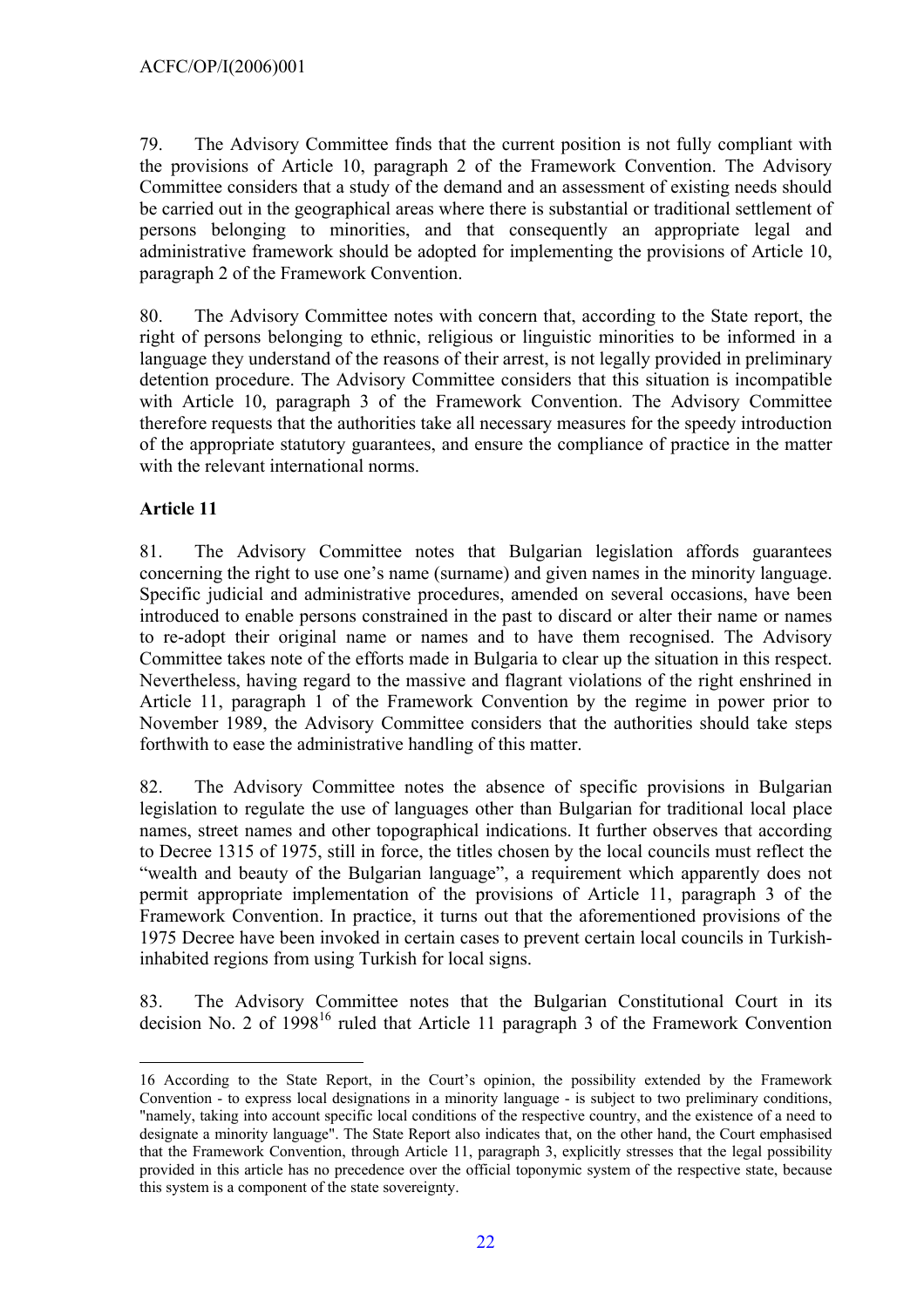<span id="page-22-0"></span>"does not run counter to the Constitution" and that Article 36.2 of the Constitution (see paragraph 76 above) guarantees the implementation of the principle enshrined in Article 11 paragraph 3 of the Framework Convention in Bulgaria. Notwithstanding this statement by the Constitutional Court, the Advisory Committee considers that there are shortcomings in the application of Article 11 paragraph 3 of the Framework Convention in Bulgaria and in particular notes the absence of adequate legal guarantees concerning traditional local place names, street names and other topographical indications. The Advisory Committee encourages the authorities to take the requisite legislative and practical measures to ensure the effective application of Article 11 paragraph 3 of the Framework Convention.

### **Article 12**

84. The Advisory Committee notes that the Bulgarian education system lacks a tradition of promoting knowledge of minorities' culture, history, language and religion. At the present stage the curriculum and teaching resources contain few elements that would reflect the diversity of Bulgarian society and help the system open up to multiculturalism, the emphasis being placed more on the culture, values and history of the majority. Although minorities' cultures and history are studied in Bulgarian universities and research institutes, this cannot suffice to give an intercultural perspective to the entire Bulgarian education system, including at primary and secondary levels, so as to enable pupils to develop a spirit of tolerance and receptiveness to diversity (see also the comments relating to Article 6 above).

85. Whereas certain local authorities and representatives of the educational sector describe the climate in schools as being frequently one of tolerance and mutual respect, it is nevertheless clear that the deficiencies remaining in this regard are underestimated. The Advisory Committee notes with concern that according to certain sources the information conveyed in history courses regarding certain minorities is often negative and presented in an excessively emotional manner, which is liable to strengthen existing prejudices. As to the Roma, their history, culture and traditions are virtually missing from the schoolbooks in current use. At the same time, the hostile attitudes towards Roma children which may be encountered in schools on the part of some teachers, pupils or parents are in turn liable to instil in the younger generation the negative image associated with this community.

86. The Advisory Committee encourages the authorities to revise history and literature textbooks and any other teaching instruments capable of conveying a damaging image of minorities and their cultures, and to take the necessary steps to remedy the deficiencies observed. It notes with interest the recent preparation, with active participation by nongovernmental organisations, of educational instruments reflecting the history and culture of minorities, Roma included. Most of these instruments have been approved by the Ministry of Education and Science, and tested under pilot schemes. The Advisory Committee encourages the authorities to support reproduction and the distribution of these instruments in Bulgarian schools, and also to ensure an intercultural perspective in the training of future teachers.

87. The Advisory Committee notes in this respect that a Department for the Cultural Integration of Minorities was set up in 2001 within the Ministry of Education and Science which adopted an Instruction on integration of children and pupils belonging to minorities in September 2002. Likewise, it greets certain commendable initiatives in this area, such as the staff training programmes and the provision of "assistant teachers" in the schools concerned,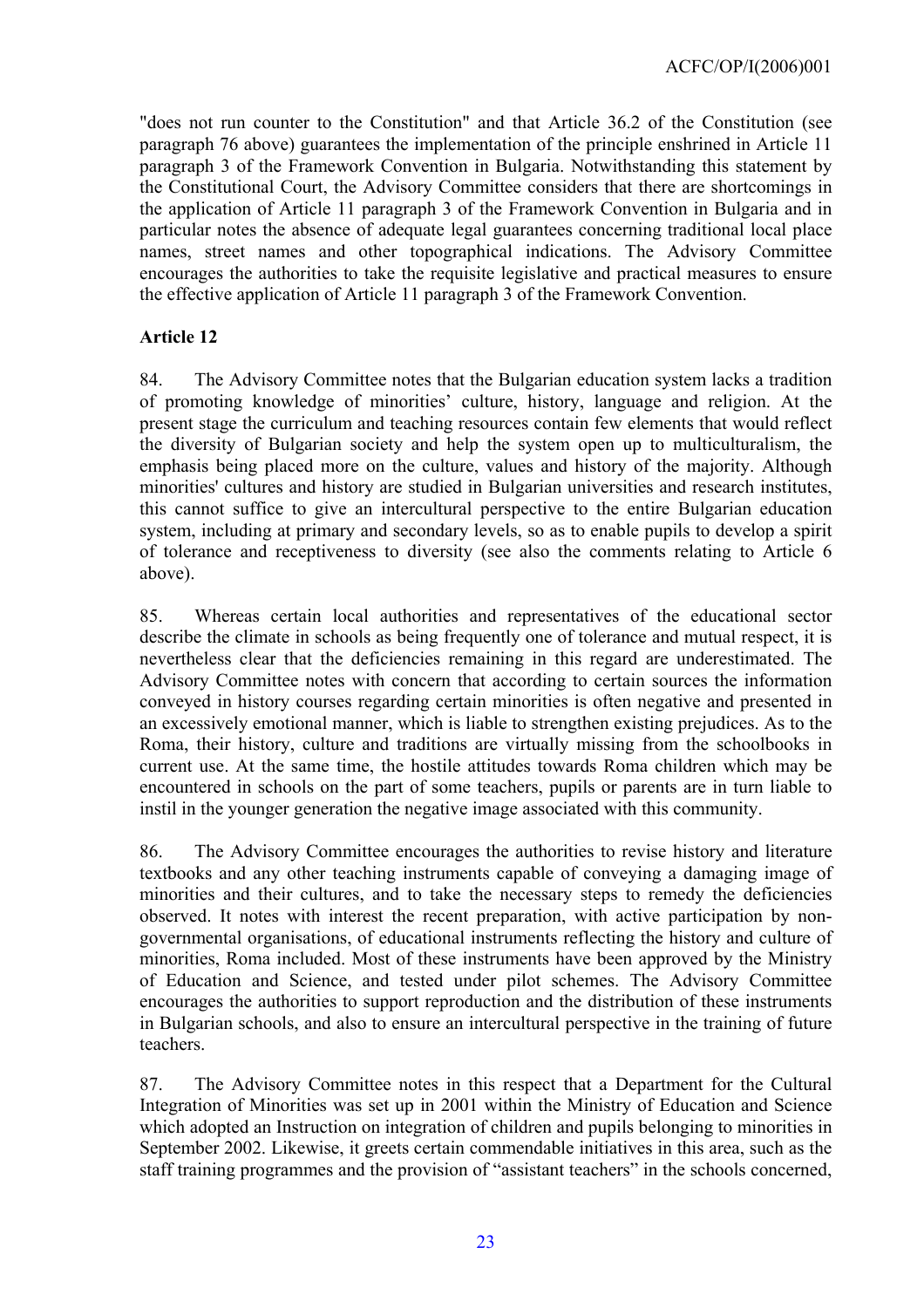the introduction of compulsory attendance for the first year of pre-school education, and more specific projects seeking fuller integration of Roma children into the school system. The Advisory Committee observes that these measures apply both to children and to the education of young people and adults, and are also designed to meet the needs of other groups subject to difficulties regarding education (Turks in particular).

88. Despite these measures, the Advisory Committee is deeply concerned over the difficulties facing the Roma in education. The Advisory Committee finds it most alarming, although the phenomenon has been acknowledged by the authorities and its elimination proclaimed as a priority, that nearly 70% of Roma children are kept apart in separate schools located in the Roma settlement areas where material conditions are inferior and the standard of education usually below what is generally characteristic of Bulgarian schools. The Advisory Committee considers that this situation places Roma pupils at a disadvantage and may form an impediment to the application, where they are concerned, of Article 12 and of the principle of intercultural dialogue stated in Article 6 of the Framework Convention. The Advisory Committee notes that the measures taken for streaming these pupils into mixed ("integrated") schools, often in co-operation with non-governmental organisations, frequently encounter considerable difficulties including the hostility of certain school directors and teachers, and that the progress noted is limited. Moreover, it appears that the financial resources essential to their implementation did not back the specific measures envisaged in the Plan of Action adopted in September 2003.

89. The Advisory Committee is also deeply concerned by the fact that the unwarranted assignment of Roma children to the "special" schools for children with mental disabilities continues to be reported, a situation which is not compatible with Article 12 paragraph 3 of the Framework Convention. The Advisory Committee is pleased to learn that stricter criteria aimed at averting unwarranted enrolment of Roma children in such schools were introduced in 2002, and urges the authorities to ensure that the criteria are observed in future as well as to remedy the shortcomings observed here.

90. Besides the phenomenon described above, Roma are confronted with other serious problems regarding access to education, although various initiatives have been launched to improve matters (no fees for the pre-school year, introduction of preparatory classes intended for children belonging to minorities, etc.). The great socio-economic hardship of the families, the poor quality of the education delivered in the schools which they attend, the neglect of Romani in the education process, compounded by limited knowledge or ignorance of Bulgarian, have led to substantial numbers of Roma children not enrolling in, and dropping out, of school even before finishing elementary level. Levels of absenteeism are high, and school achievement levels discouraging. The Advisory Committee is deeply concerned that, according to non governmental sources, between the 1992 and 2001 censuses a dramatic increase of about 60% in the percentage of illiteracy among the Roma population was noted. The Advisory Committee urges educational authorities to take immediate action in this respect, including specific awareness raising measures directed towards the Roma families themselves.

91. In view of this overall situation of Roma children, the Advisory Committee urges the authorities to make all appropriate efforts to improve their educational position, ensuring systematic consultation of the families taking into account the principles set out in Recommendation No. (2000) 4 of the Committee of Ministers on the education of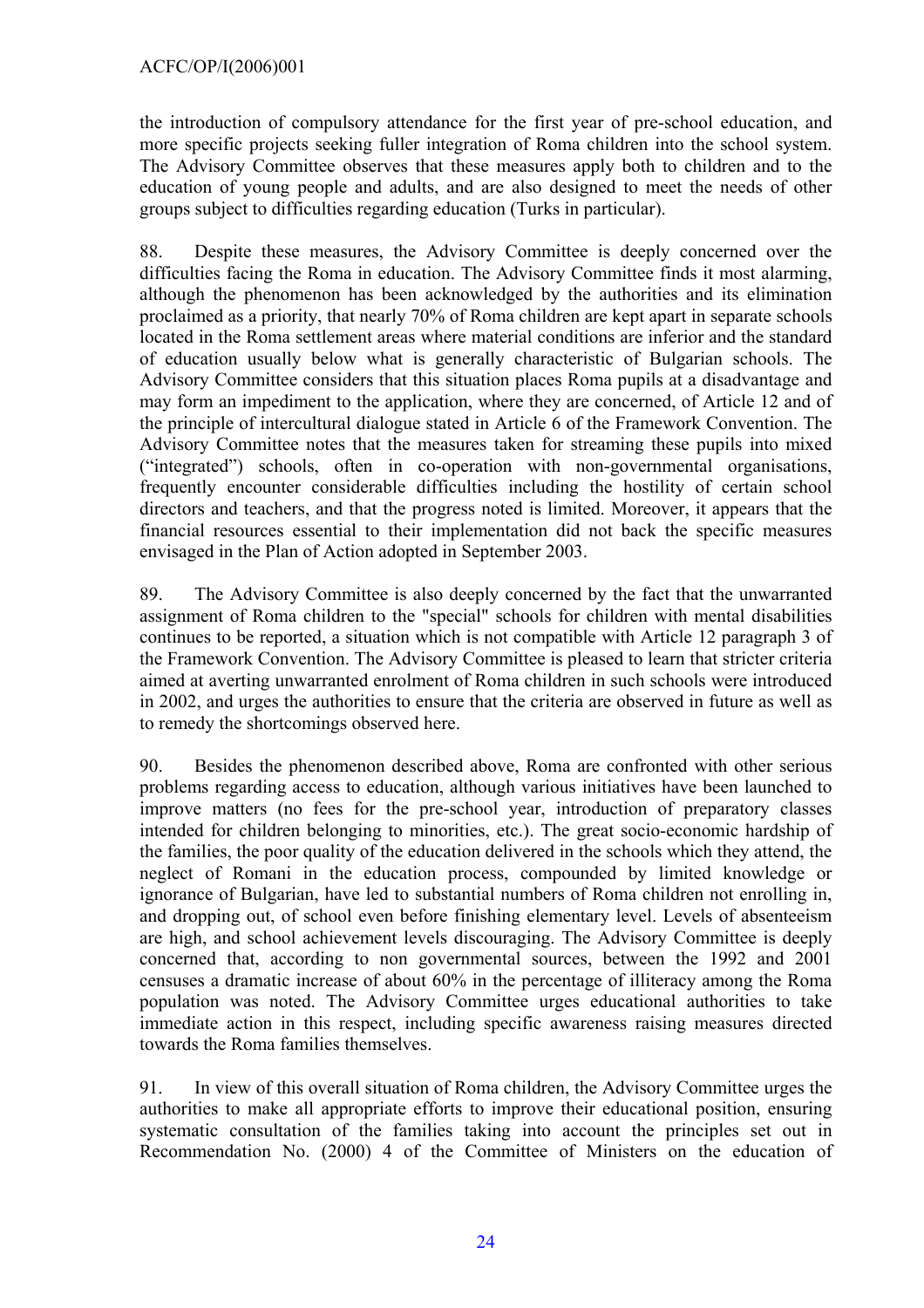<span id="page-24-0"></span>Roma/Gypsy children in Europe. Specific attention should also be paid in this context to the educational needs of young people and adults belonging to the Roma community.

92. Having taken note of a recent decision by the authorities to devise a long-term strategy for the school integration of children belonging to minorities, the Advisory Committee, while welcoming the decision, wishes to impress upon the authorities the urgency of finding solutions to the problems without further delay through concrete measures established in consultation with the persons concerned and coupled with the necessary resources.

# **Article 13**

93. Based on the information currently at its disposal, the Advisory Committee considers that implementation of this article does not give rise to any specific observation.

# **Article 14**

 $\overline{a}$ 

94. The Advisory Committee notes that while Bulgarian legislation provides a legal basis for the teaching of the languages of persons belonging to minorities (Article 36, paragraph 2 of the Constitution and the 1991 Law on Education with successive amendments), it does not contain any provisions authorising their use as languages of instruction.

95. Study of the mother tongue was until recently an optional subject outside the school curriculum, taught by teachers who in many cases lacked the requisite standard of qualification. In accordance with more recent legislation<sup>17</sup>, teaching of the mother tongue constitutes an option as part of the compulsory state school curriculum, extended also to secondary and upper secondary level. At the same time, it is noted that under the new provisions this teaching competes as an optional subject with foreign languages and choreography (at upper secondary level, study of the mother tongue competes with 8 other subjects as standard options).

96. Despite these inadequacies, the Advisory Committee considers that the legislative developments in question represent a good basis for the effective implementation of Article 14 of the Framework Convention. However, the Advisory Committee notes with concern that the authorities were unable to supply sufficient information on the application of the new provisions. In practice, it would appear that the process has incurred delay and that learning of the mother tongue remains limited.

97. Although the new provisions were applied during the 2002/2003 school year for teaching Turkish, a reduction of the number of children taking part in such teaching has been observed<sup>18</sup>, particularly at primary school. The Advisory Committee notes in this respect that there are deficiencies as regards Turkish language teaching material, including lack of suitable textbooks and lack of a unified course syllabus. The Advisory Committee is

<span id="page-24-1"></span><sup>&</sup>lt;sup>17</sup> The Law on Educational Standards, Basic General Education and Curriculum of July 1999, amended in 2002.<br><sup>18</sup> According to non-governmental sources, whereas in 2001/2002 Turkish was studied by 34 860 pupils at 520

<span id="page-24-2"></span>schools (in 20 districts), in 2002/2003 this instruction was given to 31 349 pupils at 420 schools; the number of teachers also having reportedly dropped from some 700 to slightly below 600 from one year to the next.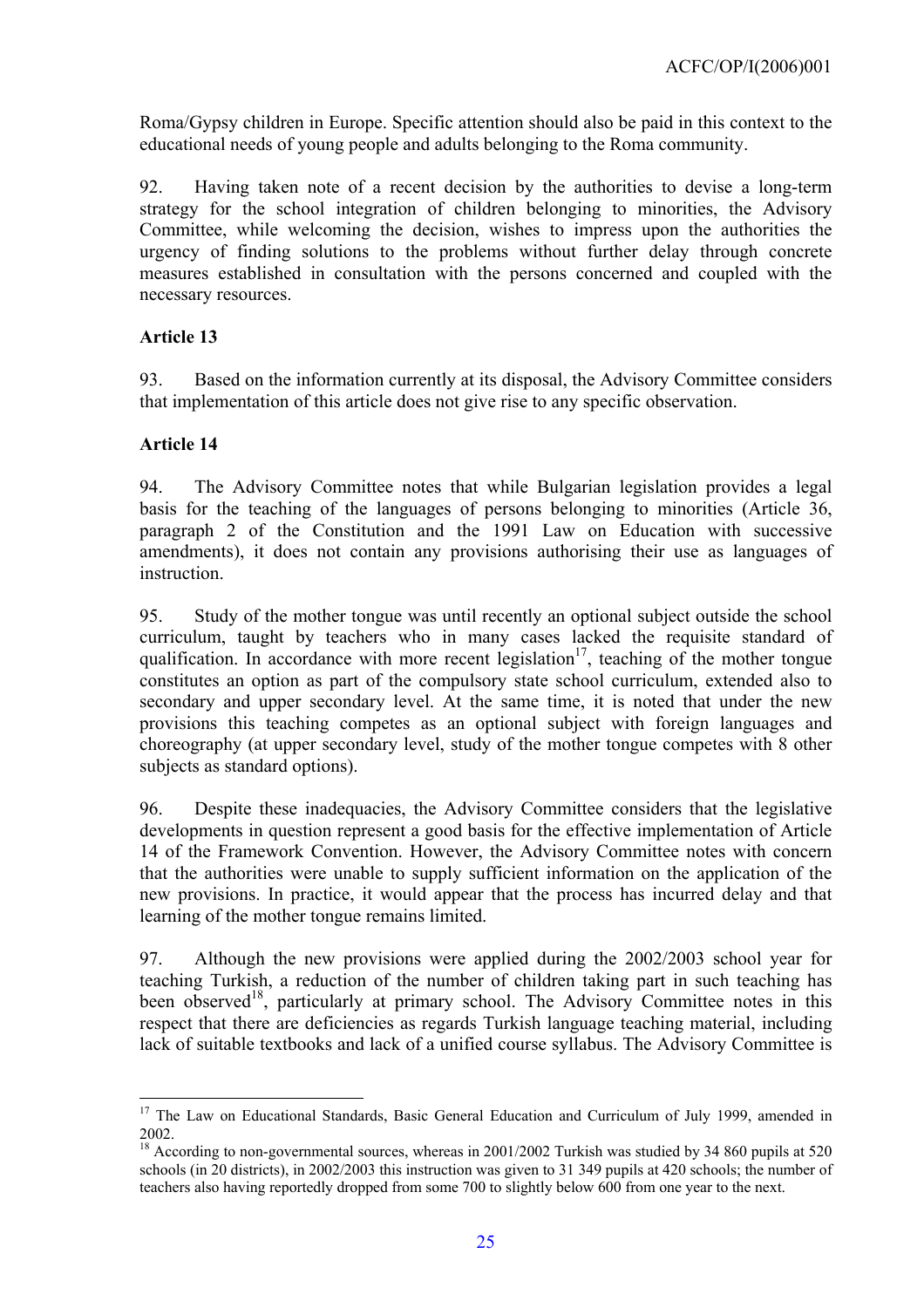<span id="page-25-0"></span>pleased to note that the Bulgarian education system seems to be staffed at present with teachers qualified to teach Turkish.

98. The Advisory Committee notes the existence of schools or classes providing teaching of Armenian, Hebrew, Greek and Romanian. The Advisory Committee however notes that the possibility to learn Romanian recently provided to Vlachs in two municipal schools in Vidin is not part of the compulsory curriculum. According to the information available, the study of mother tongue essentially relies on the support of non-governmental organisations and foundations, and the communities concerned expect far more from the State than is granted. In addition, the delay incurred in implementing the new legislative provisions, while it does not seem to have reduced interest in this education, has apparently given rise to some scepticism among those concerned.

99. The Advisory Committee notes with concern that Romani is hardly taught at all due to the current absence of qualified experts and teachers and of suitable teaching material. The Advisory Committee does observe, though, that specialised training to teach Romani*,*  taking in specific elements of Roma culture and history and suitable instructional techniques, was introduced for the first time at university level in 2003. Two Bulgarian universities, Veliko Tarnovo and Stara Zagora, have begun training teachers for the purpose. Furthermore, summer schools for teachers of Romani have been organised by the State in co-operation with non-governmental organisations. The Advisory Committee welcomes the undergoing examination of measures to establish a unified Romani curriculum and the preparation of suitable textbooks.

100. On the subject of teaching in the mother tongue, the Advisory Committee notes with regret that while the private system includes a number, albeit very limited, of schools which provide this, it is virtually non-existent in the state system. During the Advisory Committee's visit to Bulgaria, the authorities nevertheless mentioned their intention to achieve a steady increase in the number of subjects taught in the mother tongue, for the Turkish minority particularly. According to the authorities, there is no demand in Bulgaria to be taught in Romani*.* The Advisory Committee considers that the authorities should ascertain the actual needs in conjunction with the representatives of the various minorities, and where appropriate take the steps which are needed to meet such demands as may exist.

101. The Advisory Committee is concerned about the delay incurred in Bulgaria's fulfilment of its obligations under Article 14, paragraph 2 of the Framework Convention as regards both teaching of and being taught in the mother tongue. It calls on the authorities to take the requisite measures without delay, including that of information and awareness raising of the circles concerned (schools, local authorities, families), in order to make the legal guarantees prescribed by the new legislation operative. In more general terms, the Advisory Committee considers essential that the authorities adopt a more pro-active approach in this area in order that persons belonging to minorities may avail themselves in larger numbers of the possibilities afforded by Article 14 of the Framework Convention.

# **Article 15**

102. The Advisory Committee welcomes the measures taken in recent years at the institutional level to ensure that the interests of persons belonging to minorities are considered when public policies in various sectors are framed and implemented. Here, mention should be made of the specific facilities set up within the Ministry of Education and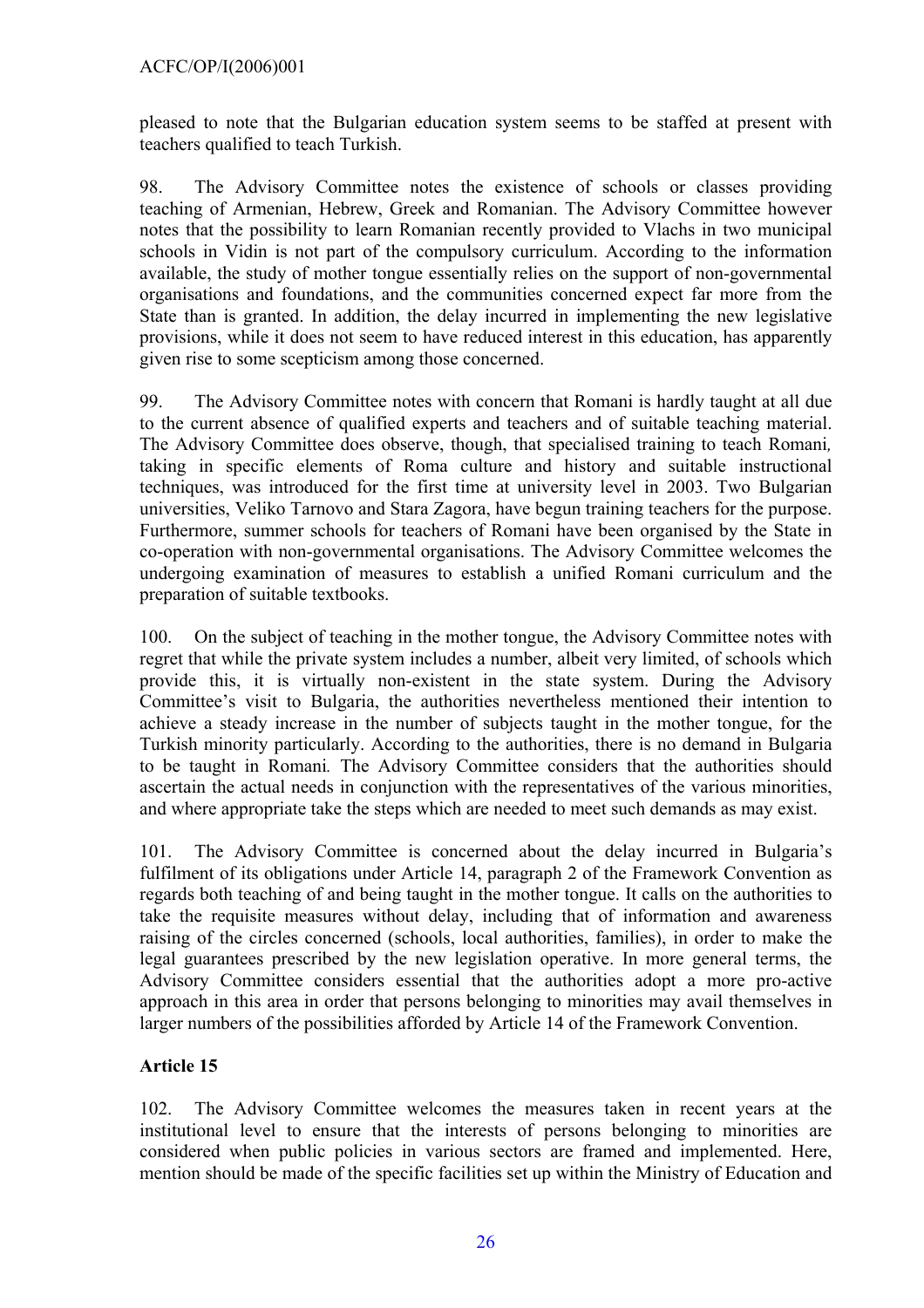Science and the Ministry of Culture. In addition, experts are assigned to the handling of minority issues with the Employment Agency, the Ministry of Labour and Social Policy, and the Police Directorate.

103. The Advisory Committee notes that a National Council on Ethnic and Demographic Questions (NCEDQ) was set up in 1997, attached to the Council of Ministers as a joint body in charge of consultation, co-operation and co-ordination between the Government and the associations representing minorities. Regional and municipal councils dealing with ethnic and demographic questions have been formed on the pattern of the NCEDQ, and experts have been appointed to the regional and municipal authorities. The Advisory Committee observes, however, that the existence and the tasks of these councils and experts are littleknown to the minorities (some have not even begun to function as yet), which raises questions as to their role and effectiveness.

104. The Advisory Committee is pleased to note that, despite the shortcomings observed, the minorities seem generally satisfied with co-operation established with the NCEDQ. However, their representatives expect it to adopt a more pro-active and resolute stance with a view to introducing a coherent government strategy for the protection of minorities, backed by definite measures and adequate resources. They also expect to be consulted more regularly on the projects that affect them, both at central government level and regionally and locally. The Advisory Committee is bound to support these legitimate claims, and furthermore to encourage the Council in the ongoing performance and development of its major awareness-raising role with the sectors concerned.

105. The Advisory Committee welcomes the authorities' current efforts to identify solutions to enhance the institutional position of the NCEDQ, whose present status in the governmental hierarchy is not sufficiently clear and which apparently does not carry enough weight in the process of reaching decisions that affect the interests of minorities. It considers it important to place at its disposal, while preserving its capacity to act independently, the human and financial resources with which to discharge its function in a suitable manner. In this connection, the Advisory Committee takes note of a recent governmental decision concerning the establishment of a specialised department of the Council of Ministers to take charge of ethnic and demographic questions. The authorities are invited to ensure that this decision is implemented as soon as possible, and that minority representatives are associated with this process.

106. In general, the Advisory Committee notes that despite recent progress, participation by persons belonging to minorities in Bulgarian public affairs remains limited. They are poorly represented in the elected organs and in the entities of the state administration (central, regional and local), and the representation of their interests in the decision-making process is inadequate.

107. The Turks form a notable exception to this state of affairs, being actively represented in Bulgarian political life by a political party which, though not solely consisting of persons who belong to this minority, remains a predominantly ethnic political organisation. The Advisory Committee notes, however, that in the regions where they form a substantial proportion or even the majority of the population, the Turks appear to be insufficiently represented in the state administration. The Advisory Committee notes moreover that persons belonging to minorities, particularly Turks and Roma, are very poorly represented in the justice institutions and the law enforcement agencies, and hardly present at all in higher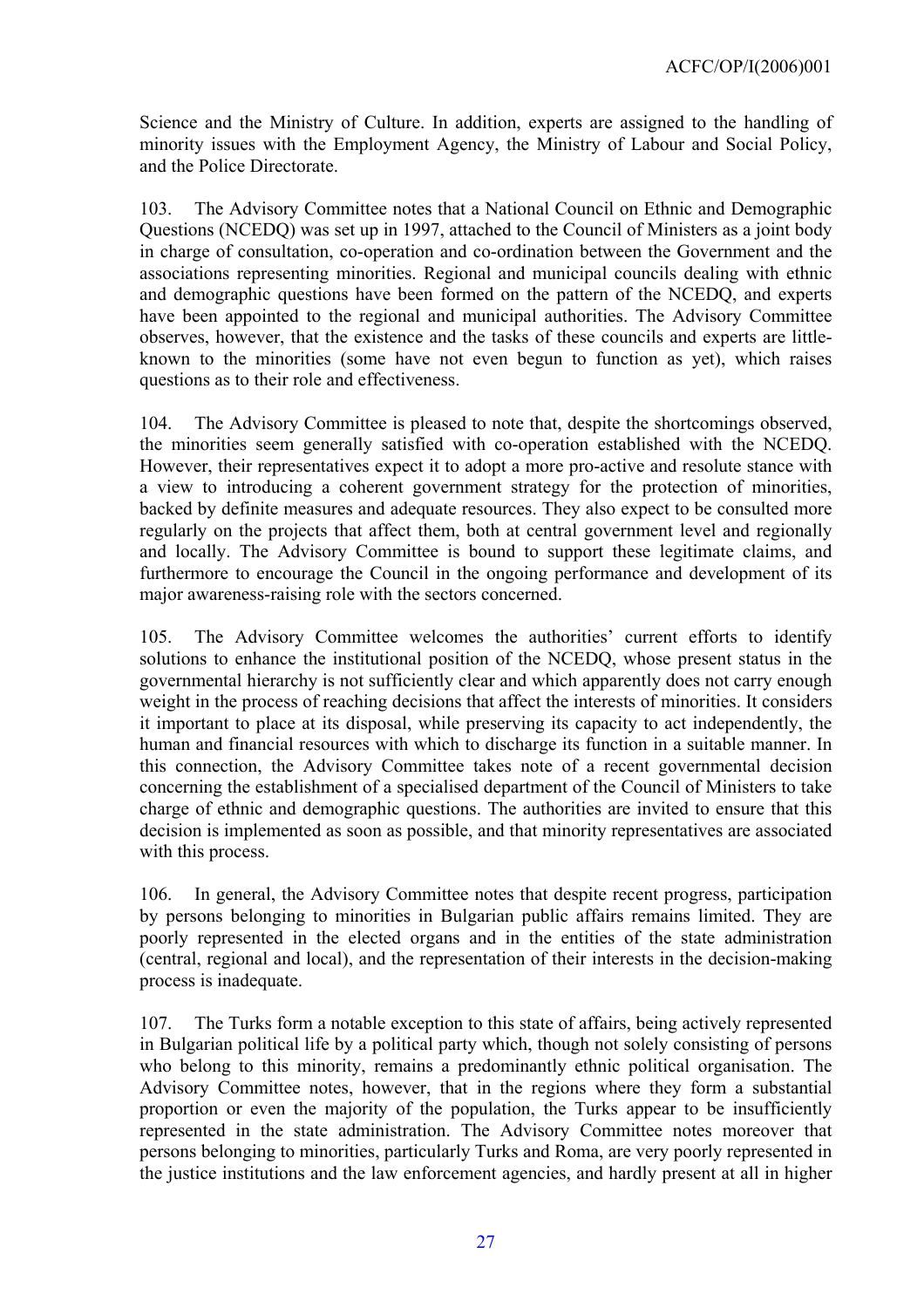<span id="page-27-0"></span>positions of the command structure. The Advisory Committee encourages the authorities to look into the situation in order to identify ways of promoting recruitment in these sectors of persons belonging to minorities (see observations concerning Article 6 above).

108. Concerning the Roma, the Advisory Committee welcomes the fact that three ministries (Education and Science, Culture and Health and Social Welfare) have recruited Roma as experts, and expresses the hope that given the difficulties encountered by this minority in various spheres, the initiative will be extended to other interested state structures. The Advisory Committee notes furthermore that for 3 years now experts on Roma issues have been appointed within the regional and municipal administrative services. The authorities are encouraged to specify more clearly the role, duties and institutional position of these experts, in order to increase their effectiveness and empowerment.

109. The Advisory Committee also notes that the October 2003 local elections resulted in a large number of Roma being elected as members of the local councils in over 70 municipalities (an increase of more than 60% over the previous elections) and that a substantial number of Roma mayors were elected in villages where this group is in the majority. The Advisory Committee welcomes these positive trends as regards presence of Roma in Bulgarian public affairs, at the local level in particular. However, it remains concerned by the difficulties which continue to hamper effective participation by Roma in the country's social, economic and cultural life, and notes that they are confronted with marginalisation and exclusion (regarding the gap which sets them apart from the rest of the population, see the observations relating to Articles 4, 5 and 12 above).

110. In addition, the Advisory Committee notes with concern the limited possibilities for effective participation available to persons belonging to groups which the Government is reluctant to include under the personal scope of application of the Framework Convention, namely the Macedonians and the Pomaks. The Advisory Committee recalls in this connection its relevant observations under Article 3 as well as its comments, under Article 7, regarding the participation of persons belonging to minorities in public life through political parties.

111. The Advisory Committee notes that the representatives of minorities, whether they are larger or less numerically significant communities, pay vital attention to the socioeconomic aspect of participation and expect more intensive efforts of the authorities on that side. Concerning this, the Advisory Committee notes the recent adoption of a number of measures (relating *inter alia* to taxation, financial investment and aid to the recruitment of young people from underprivileged backgrounds) likely to assist the development of the disadvantaged regions in many cases settled by persons belonging to minorities. The Advisory Committee encourages the authorities to implement and monitor these kinds of measures and to consistently associate minorities in their preparation and implementation.

# **Article 16**

112. Based on the information currently at its disposal, the Advisory Committee considers that implementation of this article does not give rise to any further observations.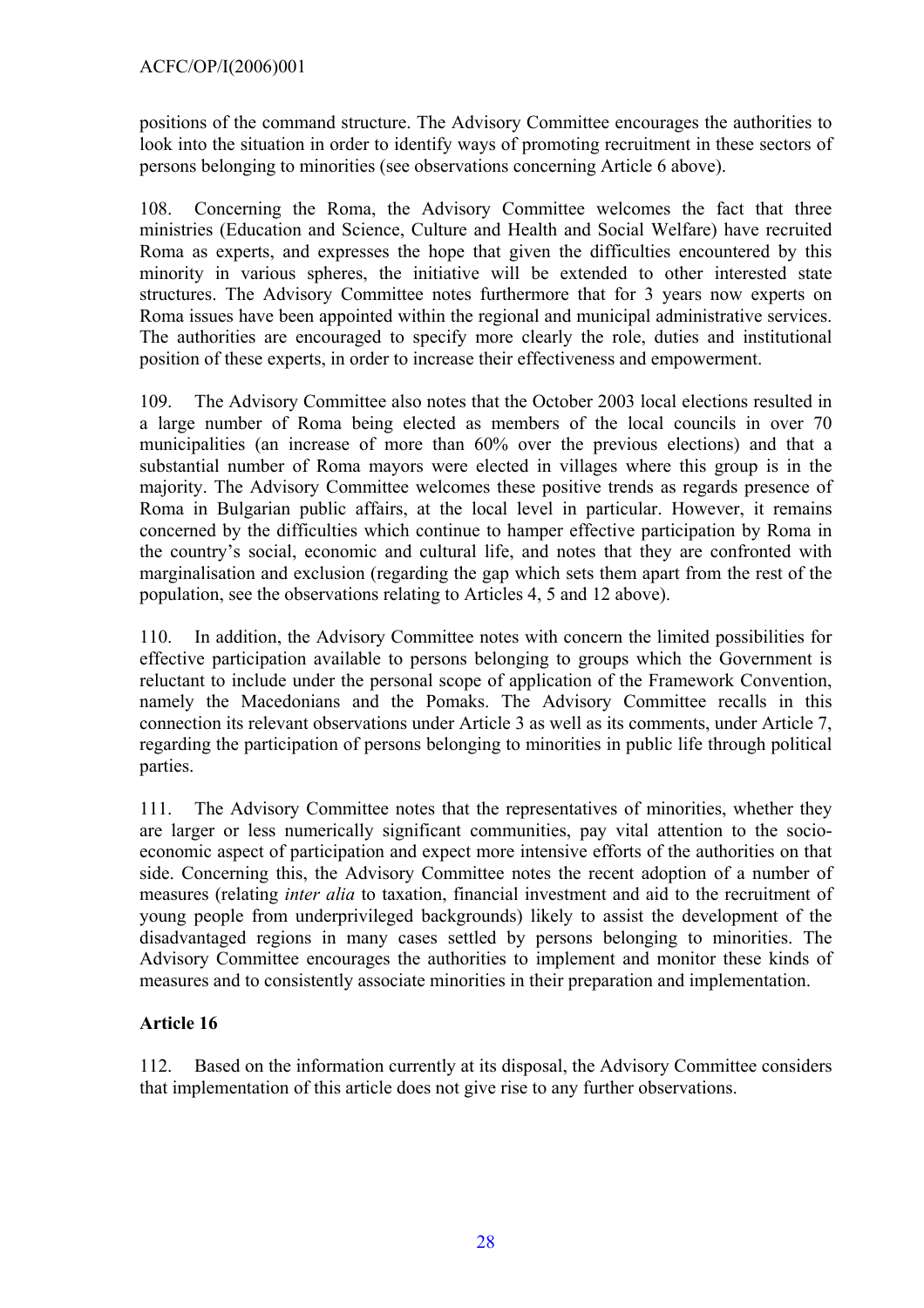### <span id="page-28-0"></span>**Article 17**

113. Based on the information currently at its disposal, the Advisory Committee considers that implementation of this article does not give rise to any further observations.

### **Article 18**

114. The Advisory Committee welcomes the signature of an agreement on co-operation with Turkey in the fields of culture, education and science, and encourages the authorities to make use of the possibilities foreseen in this agreement to further the protection of persons belonging to minorities. At the same time, the Advisory Committee notes with regret that there are currently no plans or ongoing negotiations aiming to conclude, with neighbouring countries, agreements of co-operation covering minority-related issues. The Advisory Committee strongly encourages the authorities to make increased use of bilateral cooperation, including cross-border co-operation, as a means of improving the protection of persons belonging to minorities.

### **Article 19**

115. Based on the information currently at its disposal, the Advisory Committee considers that implementation of this article does not give rise to any further observations.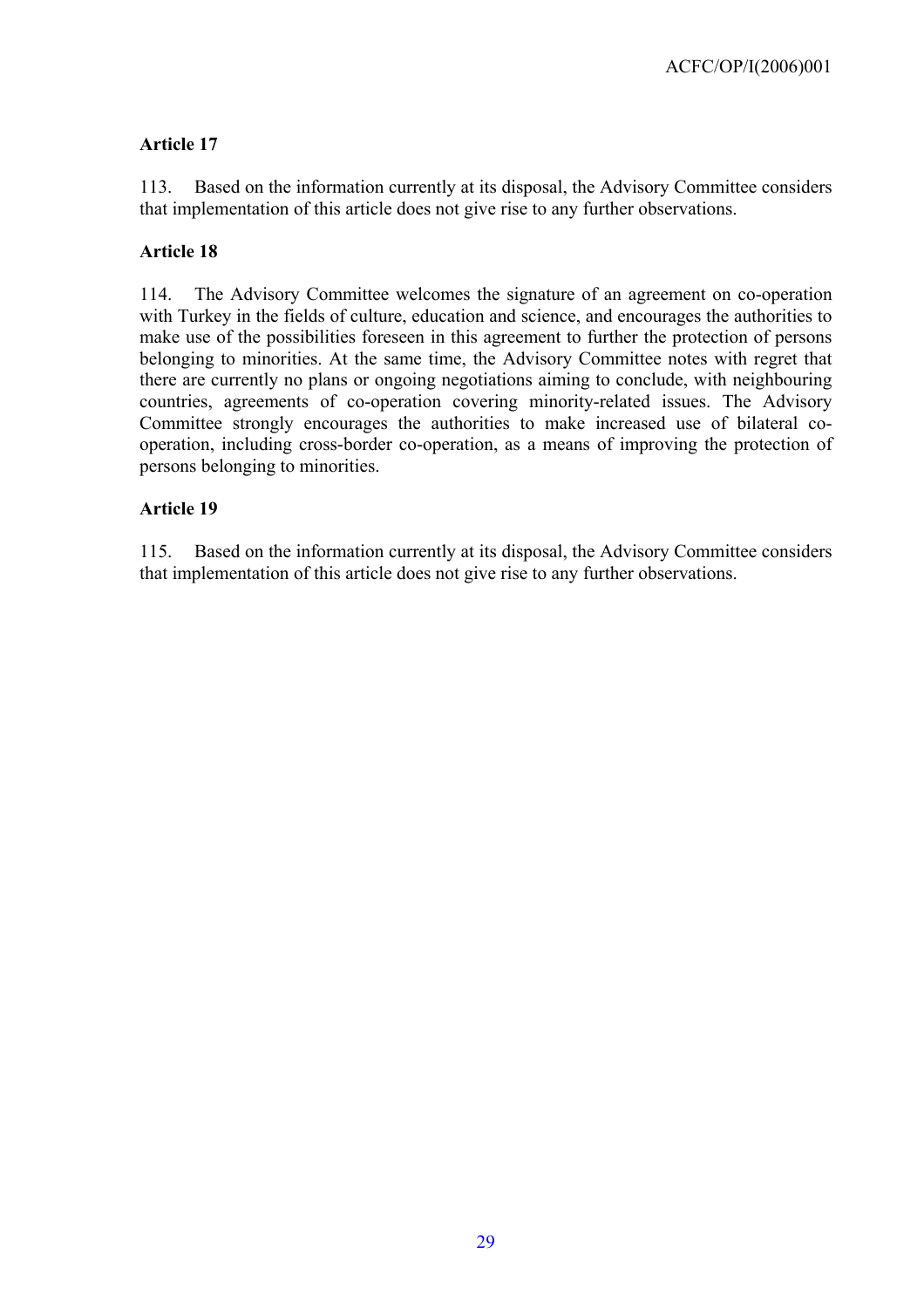### <span id="page-29-0"></span>**IV. MAIN FINDINGS AND COMMENTS OF THE ADVISORY COMMITTEE**

116. The Advisory Committee believes that the main findings and comments set out below could be helpful in continuing dialogue between the Government and national minorities, to which the Advisory Committee stands ready to contribute.

### **In respect of Article 3**

117. The Advisory Committee *finds* a divergence of views between the authorities and the representatives of those concerned as regards the applicability of the Framework Convention to the Macedonians and Pomaks. The Advisory Committee *considers* that the Government should review the matter in consultation with those concerned.

118. The Advisory Committee *finds* that certain groups have expressed concerns over the implementation of the principles contained in Article 3 of the Framework Convention, including in the context of the last population census. The Advisory Committee *considers* that the authorities should take whatever measures are necessary to establish suitable conditions, including in the context of the future population census, for due application of these principles.

### **In respect of Article 4**

119. The Advisory Committee *finds* that the anti-discrimination provisions contained in Bulgarian legislation are but seldom applied in practice, and that the relevant case-law of the courts does not reflect the true number of acts involving discrimination and racism. The Advisory Committee *considers* that the authorities should endeavour to ensure the effective application of the existing legislation, particularly the recent law against discrimination, and take additional measures to supply information and raise awareness in this field.

120. The Advisory Committee *finds* that outward signs of discrimination against Roma, but also Turks and Pomaks are recorded in various areas, and *considers* that more resolute measures are needed to counter this phenomenon.

121. The Advisory Committee *finds* the persistence of considerable socio-economic gaps between the Roma and the population at large. It *finds* in addition that the measures taken under the Framework Programme launched by the Government in 1999 to narrow the gaps have proved unsuccessful in the main. The Advisory Committee *considers* that more determined efforts should be made by the Government to improve these persons' living conditions and promote their integration.

# **In respect of Article 5**

122. The Advisory Committee *finds* that the efforts made by the State to foster the advancement of the culture, language and traditions of minorities are insufficient, and *considers* that the authorities should take all necessary steps to afford persons belonging to minorities suitable conditions for asserting their culture and identity, including by making provision for resources to be earmarked.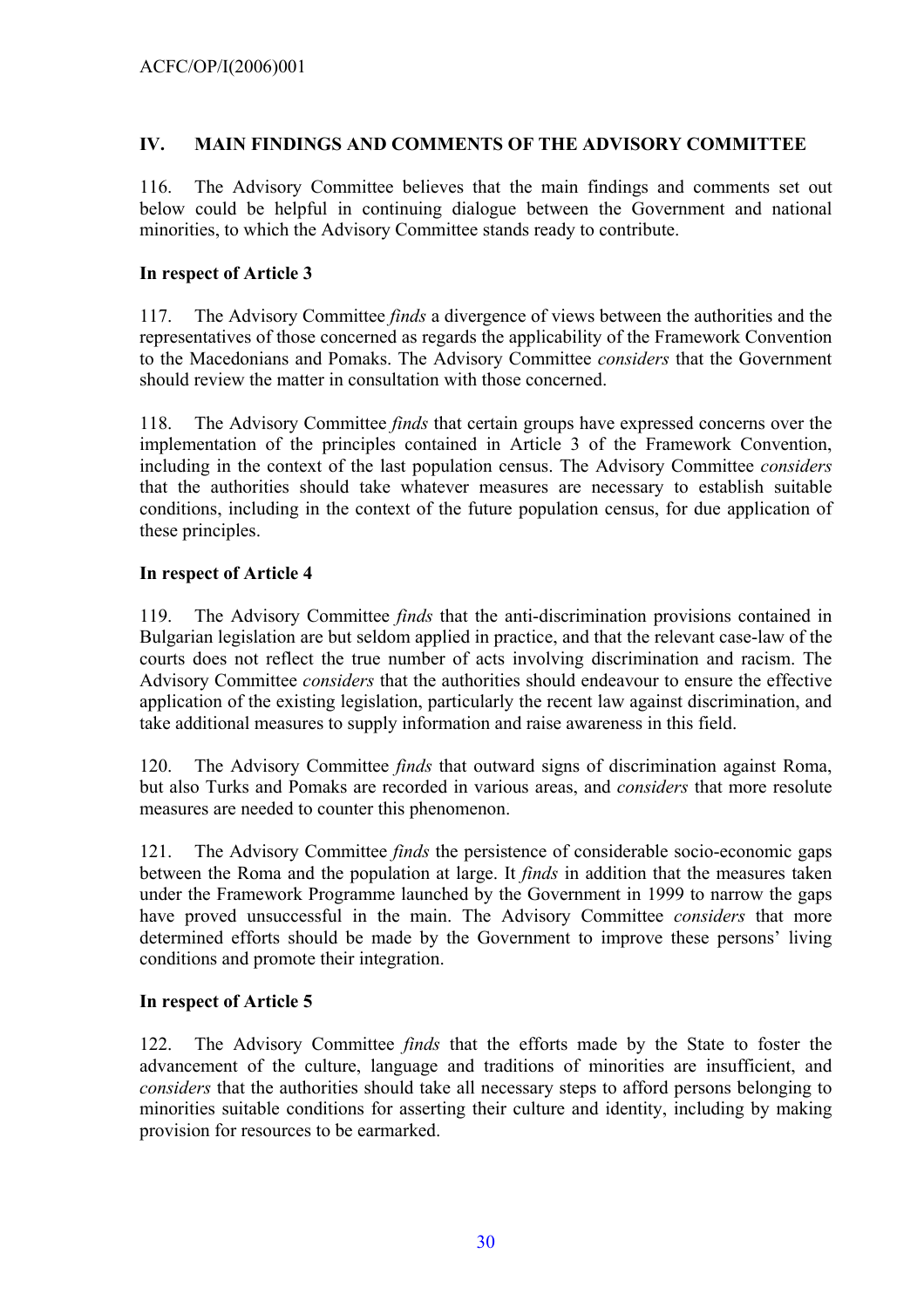<span id="page-30-0"></span>123. The Advisory Committee *finds* that most of the Roma in Bulgaria face marginalisation and isolation, and *considers* it essential that this be counteracted by more substantial state support for the promotion of their culture, language and traditions.

### **In respect of Article 6**

124. The Advisory Committee *finds* that negative attitudes persist in Bulgaria towards vulnerable groups, particularly the Roma but also the Macedonians and the Pomaks, not only among the population but also conveyed by some medias or by certain members of public authorities. The Advisory Committee *considers* that more effective measures should be taken to remedy this situation. The Advisory Committee *finds* moreover that within the Bulgarian society there is a degree of apprehension about the recognition of the existence of minorities. It *considers* that specific measures of information and awareness raising should be taken in order to foster a social climate more receptive to diversity and intercultural dialogue.

125. The Advisory Committee *finds* that despite the measures taken by the authorities, acts of violence with racial or ethnic motivation continue to be reported. The Advisory Committee *considers* that additional efforts are needed to combat these outbreaks, both in collecting and processing relevant information and in bringing home the issues to the interested sectors including the media, the police and the justice authorities. Where the work of the police is concerned, the Advisory Committee *considers* it essential to ensure that there are independent control mechanisms, and to promote the recruitment to the police force of persons belonging to minorities.

### **In respect of Article 7**

126. The Advisory Committee *finds* that Bulgaria's provisions in Article 11 paragraph 4 of the Constitution concerning political parties on ethnic, racial, or religious lines and pertinent legislative provisions raise problematic issues in the light of the Framework Convention. The Advisory Committee *considers* that the authorities should re-examine the provisions in question in order to remedy the lack of legal certainty in these matters, and should secure adequate guarantees for the practical application of Article 7 of the Framework Convention.

#### **In respect of Article 8**

127. The Advisory Committee *notes* that a process of amendment of the new Bulgarian law on religious observance is undergoing, and *considers* it essential that the principles set out in Article 8 of the Framework Convention be duly taken into account as part of this process.

#### **In respect of Article 9**

128. The Advisory Committee *finds* inadequacies as regards access to, and presence in, the media of persons belonging to minorities, particularly in the audiovisual media of the state broadcasting system. The Advisory Committee *considers* that more determined measures are called for on the part of the authorities in order to improve matters and especially to ensure that there is no discrimination or undue hindrance to the exercise of the rights of persons belonging to minorities, including numerically smaller ones, in this sphere.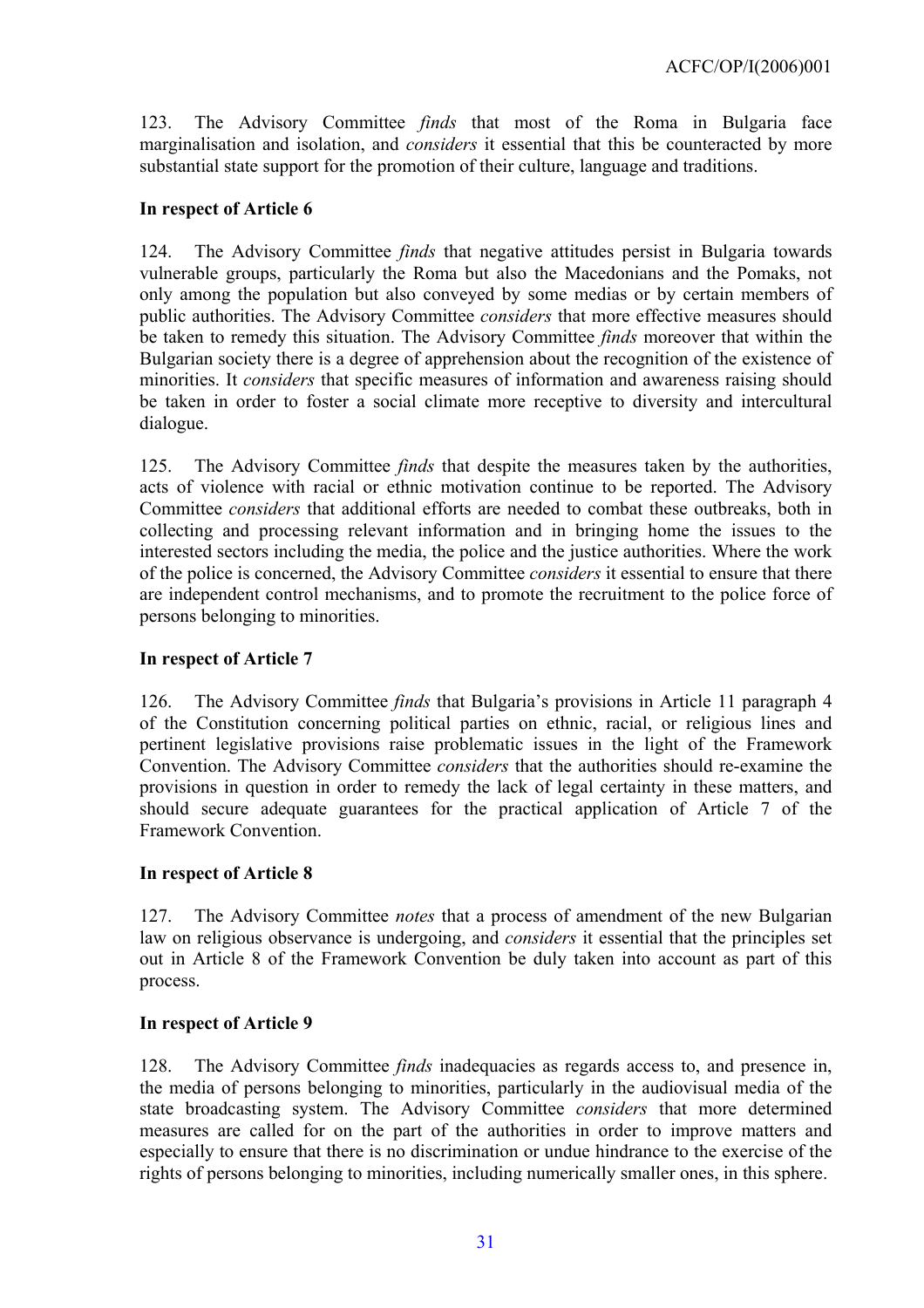### <span id="page-31-0"></span>**In respect of Article 10**

129. With regard to use of the mother tongue in dealings with the administration, the Advisory Committee *finds* that the situation ascertained in Bulgaria where both legislation and practice are concerned is not conclusive for the purposes of the Framework Convention, and *considers* that appropriate remedial measures should be taken at the legal and administrative levels.

130. In the light of the information available to it, the Advisory Committee *finds* that Bulgarian legislation relating to use, during preliminary detention, of a language other than Bulgarian to inform the person held of the reasons for arrest and of the charge laid are not compatible with Article 10 paragraph 3 of the Framework Convention. The Advisory Committee *considers* that the authorities should take all requisite measures to bring the legislation and the relevant practice into line with Article 10 paragraph 3 of the Framework Convention.

### **In respect of Article 11**

131. The Advisory Committee *notes* the lack of adequate guarantees in Bulgaria for the effective application of the provisions of Article 11 paragraph 3 of the Framework Convention concerning use of minority languages for topographical indications, and *considers* that the authorities should take all the necessary legislative and practical measures to remedy this situation.

#### **In respect of Article 12**

132. The Advisory Committee *finds* that despite the measures recently taken in this respect, equal opportunity in access to education is not yet secured to Roma, who continue to face difficulties such as their isolation in schools, unwarranted placement of some in "special" schools, poor school attendance, drop-out rates, increasing illiteracy, and lack of suitable teaching material. The Advisory Committee *considers* that the authorities should step up efforts to remedy the deficiencies observed and to promote the proper school integration of Roma children.

133. The Advisory Committee *finds* deficiencies in the promotion of knowledge of culture, history and traditions of minorities in Bulgarian education, and *considers* that the authorities should take positive measures to give the Bulgarian education system a genuine intercultural perspective conducive to tolerance and openness to dialogue and diversity.

#### **In respect of Article 14**

134. The Advisory Committee *finds*, despite the positive developments in the legislative sphere, that mother tongue teaching for persons belonging to minorities within the state education system remains limited. The Advisory Committee *considers* that the authorities should ensure that the relevant legislation is implemented without further delay, and ensure that the possibilities offered by Article 14, paragraph 2 of the Framework Convention are available to persons belonging to the various groups concerned, Roma included.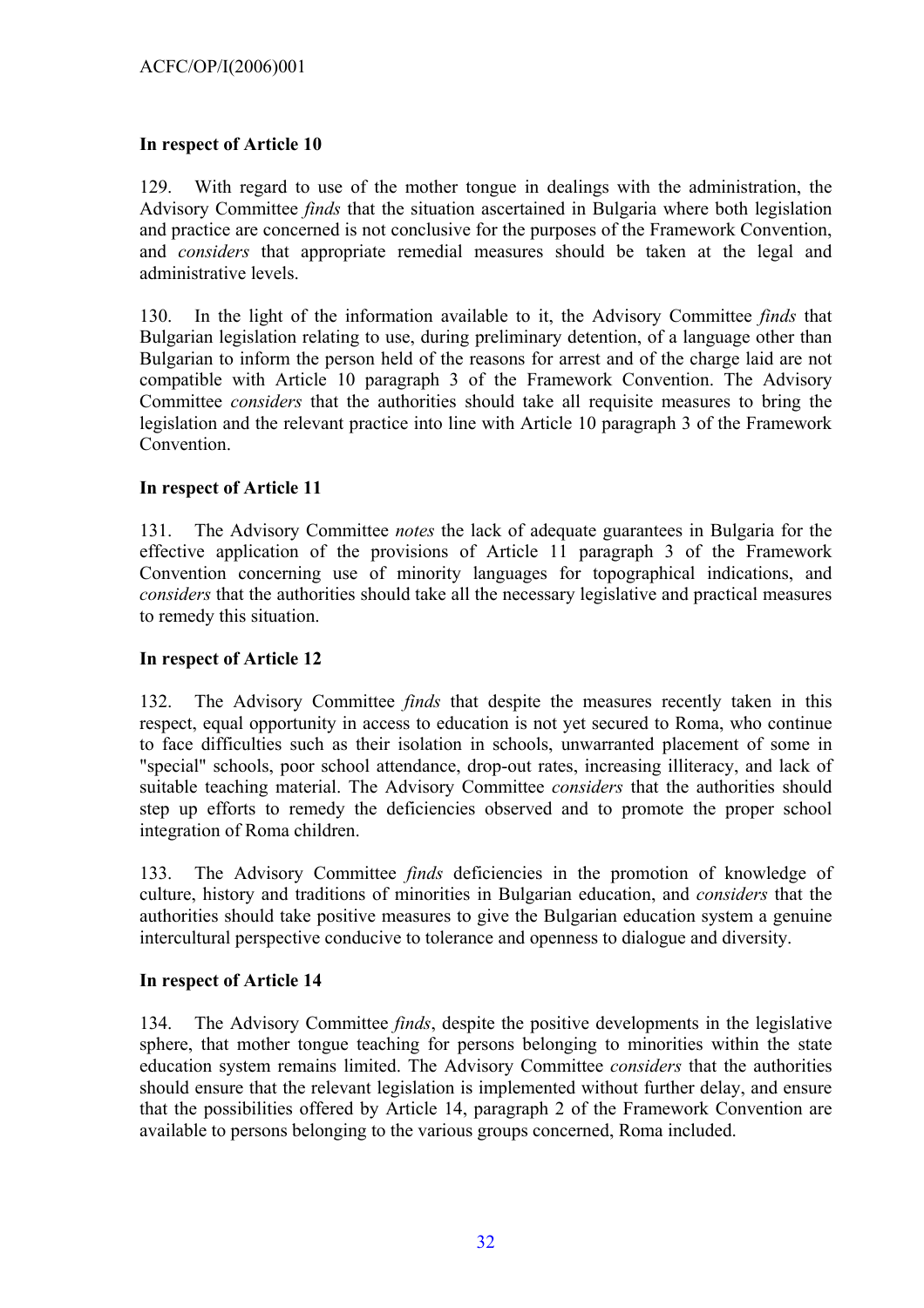<span id="page-32-0"></span>135. The Advisory Committee *finds* that teaching in the mother tongue is virtually nonexistent in Bulgarian state schools, and *considers* that the authorities should look into the situation in this respect and take steps as appropriate to better take into account the needs and demands for this education.

#### **In respect of Article 15**

136. The Advisory Committee *finds* that, with the exception of Turks, and despite the progress registered of late in the case of Roma following the last local elections, the participation of persons belonging to minorities in Bulgarian public life is limited. The Advisory Committee *considers* that adequate measures are necessary in order to help increase the presence these persons in elected bodies and the state administration as well as the law enforcement agencies and justice institutions.

137. The Advisory Committee *finds* that additional efforts are needed at the institutional level to enhance consultation of minorities on issues concerning them. The Advisory Committee *considers* that the authorities should take the necessary measures to that end without delay, both at central level by reinforcing the Council for Ethnic and Demographic Questions and at regional and local level.

138. The Advisory Committee *finds* that persons belonging to groups which the Government is reluctant to provide to the protection of the Framework Convention, in particular the Macedonians and the Pomaks, face difficulties in terms of effective participation in public affairs and *considers* that dialogue should be established on this issue.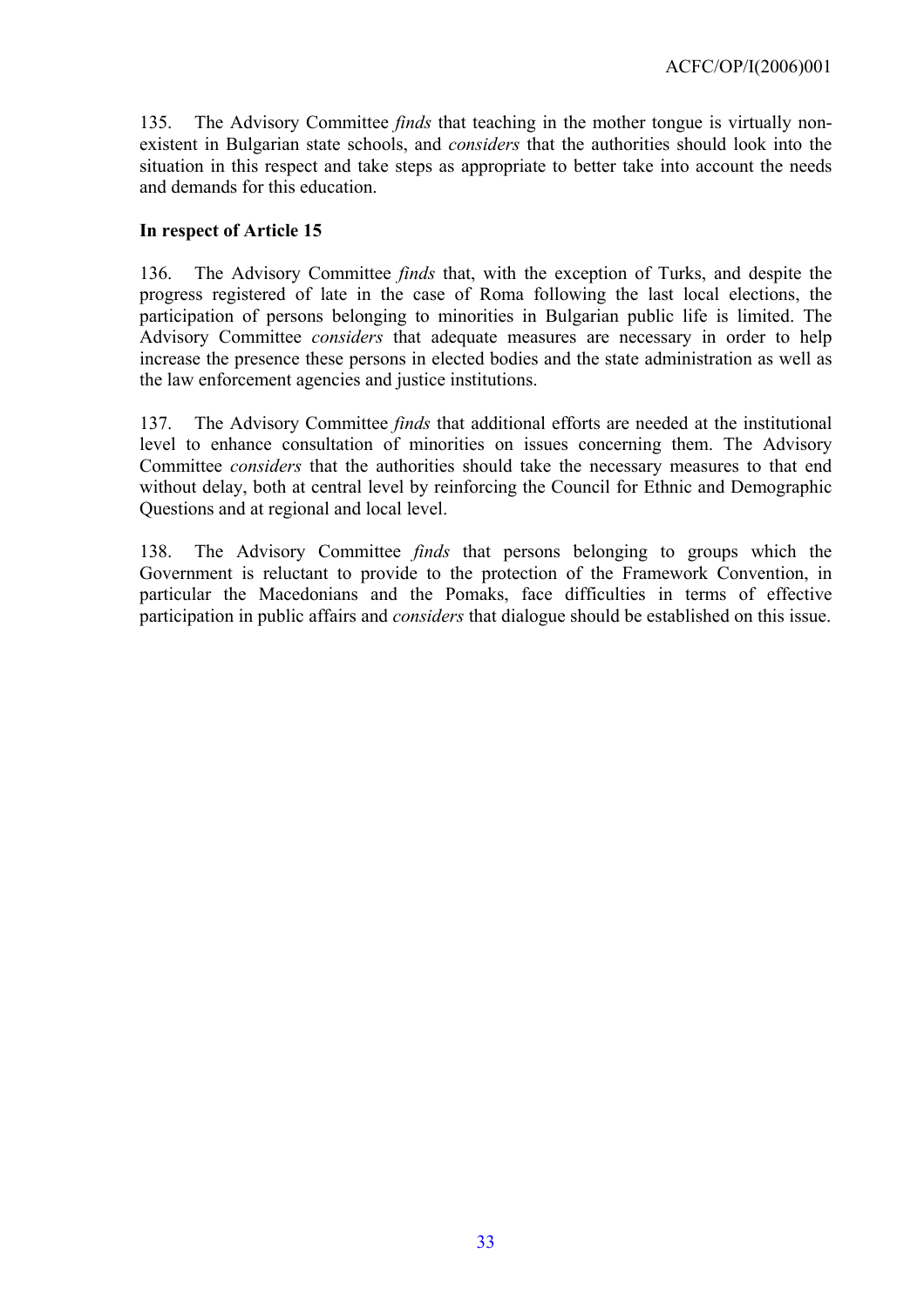### <span id="page-33-0"></span>**V. CONCLUDING REMARKS**

139. The Advisory Committee considers that the concluding remarks below reflect the main thrust of the present opinion and that they could therefore serve as the basis for the corresponding conclusions and recommendations to be adopted by the Committee of Ministers.

140. The Advisory Committee notes with satisfaction that as a result of the ratification of the Framework Convention, protection of minorities has received increased attention in Bulgaria both from the authorities and from civil society. The Advisory Committee welcomes the recent entry into force of a law on protection against discrimination, and encourages the authorities to ensure its effective application.

141. At the same time, shortcomings remain and additional efforts are still required to implement the Framework Convention effectively and to valorise the ethnic and cultural diversity which characterises Bulgarian society. Given the existence of groups such as the Macedonians and the Pomaks who claim a distinct ethnic identity and have expressed interest in receiving the protection of the Framework Convention, the authorities are encouraged to re-examine the personal scope of application of the Framework Convention in consultation with those concerned.

142. More resolute action is necessary for promoting a social climate more conducive to intercultural dialogue, and for combating the outbreaks of intolerance towards certain groups which continue to be recorded. Despite the authorities' efforts over the last few years, Roma continue to be confronted with discrimination and social exclusion, and are set apart from the population at large by substantial socio-economic differences. The difficulties encountered by the Roma are most evident in areas such as employment, housing and health, as well as in education. In this context, the priorities to be addressed are the isolation of Roma children, poor school attendance and drop-out rates, increasing illiteracy amongst the Roma and the persistence of cases of unwarranted placement of Roma children in schools for the mentally disabled.

143. Special attention should also be paid to the participation of persons belonging to minorities, including persons belonging to less numerically significant groups, in Bulgarian public life. Likewise, additional measures are necessary in order to promote these persons' access to and presence in the media.

144. The authorities should furthermore ensure that the relevant constitutional and legislative provisions and the corresponding practice contribute to full observance of the right of persons belonging to minorities to freedom of peaceful assembly and freedom of association.

145. The implementation of the Framework Convention remains problematic as regards use of the languages of persons belonging to minorities, whether in dealings with the administrative authorities or in criminal procedure, and also where topographical indications are concerned. Additional efforts are called for in the legislative sphere and at the practical level to remedy the inadequacies noted in these fields.